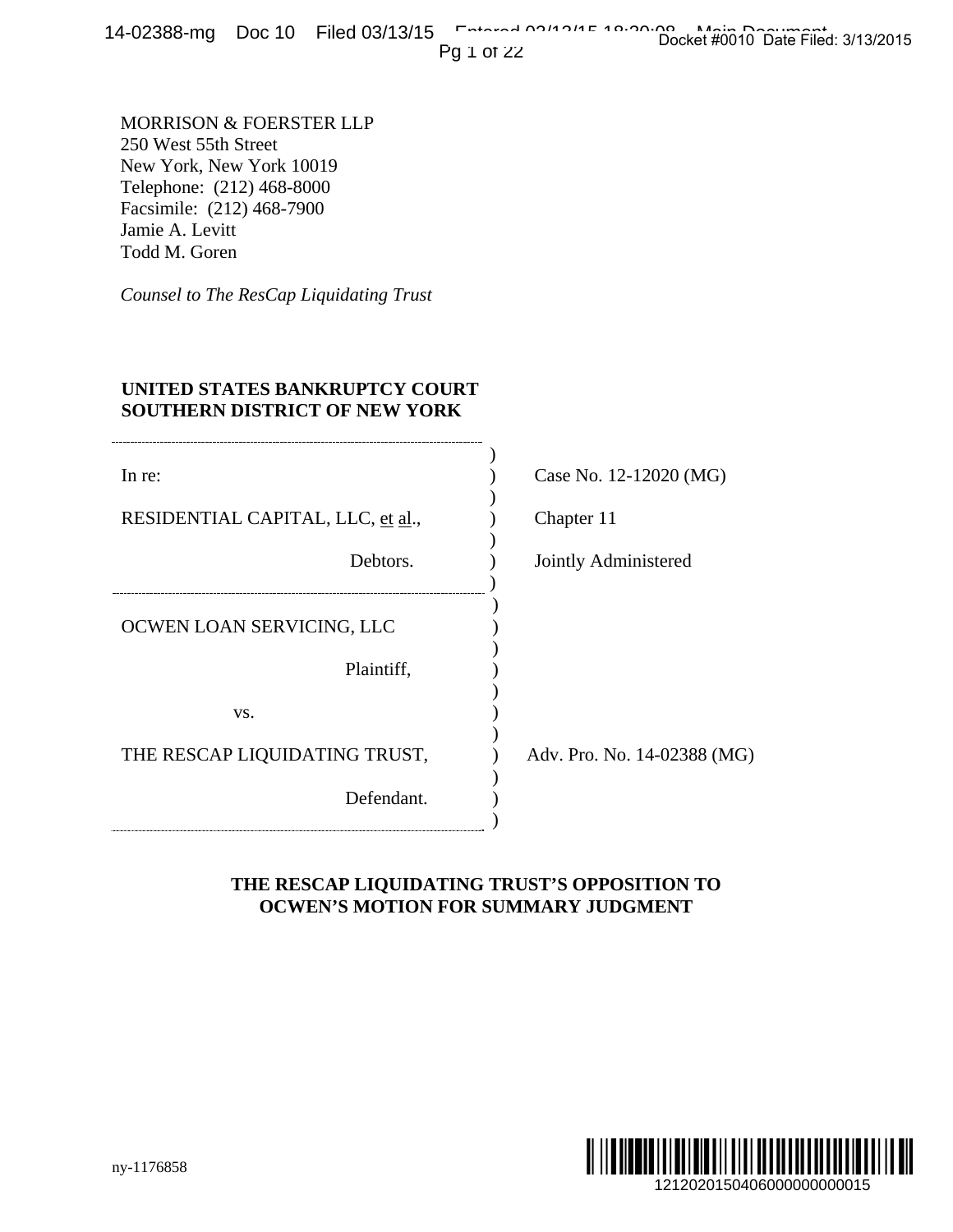14-02388-mg Doc 10 Filed 03/13/15 Entered 03/13/15 18:30:08 Main Document Pg 2 of 22

# **TABLE OF CONTENTS**

# **Page**

| $\mathbf{I}$ . |                                                                                                                      | THE STA-NOT THE O-E RM SOW-GOVERNS RESCAP'S LOAN                     |  |  |
|----------------|----------------------------------------------------------------------------------------------------------------------|----------------------------------------------------------------------|--|--|
|                | A.                                                                                                                   | ResCap has Remained Steadfast that the STA—Not the O-E RM SOW—       |  |  |
| II.            | SECTION V.1 OF THE O-E RM SOW DOES NOT REQUIRE RESCAP TO<br>PAY FOR THE SEGREGATION OF OCWEN'S LOAN FILES AT OCWEN'S |                                                                      |  |  |
|                | A <sub>1</sub>                                                                                                       |                                                                      |  |  |
|                | <b>B.</b>                                                                                                            | The Specific Language of Section 3.04 of the STA Prevails over the   |  |  |
|                | C.                                                                                                                   | Even if Applicable, the O-E RM SOW Governs Services Only From        |  |  |
|                | D.                                                                                                                   | Even if Ocwen's Interpretation of the O-E RM SOW Prevails, Ocwen has |  |  |
| Ш.             |                                                                                                                      | OCWEN MUST PAY THE COSTS OF STORING THE LOAN SERVICING               |  |  |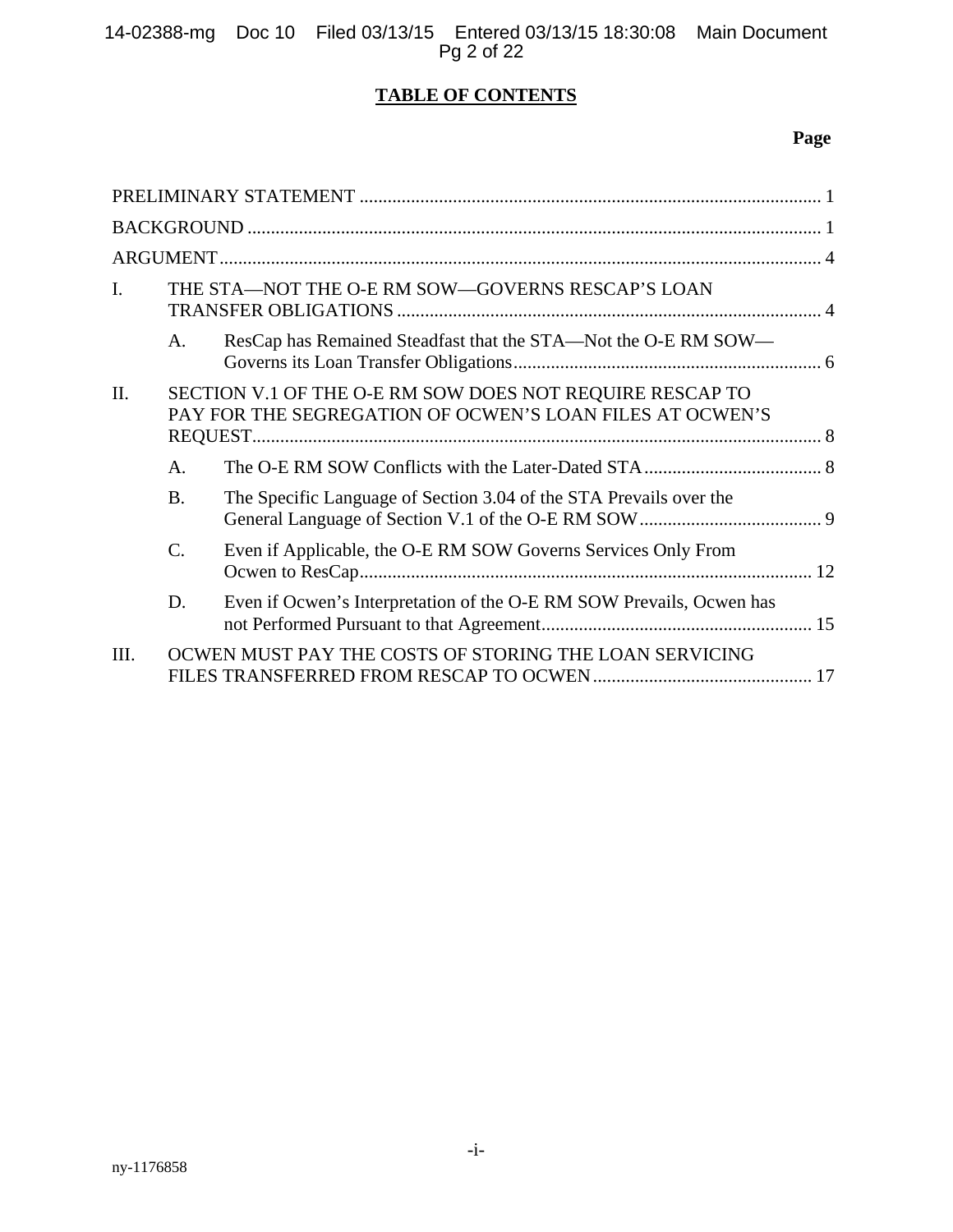# **TABLE OF AUTHORITIES**

# **Page(s)**

# **CASES**

| Davis v. N.Y. City Dep't of Educ.,<br>No. 10-cv-3812(KAM)(LB), 2014 U.S. Dist. LEXIS 30784 (E.D.N.Y. March 7,              |
|----------------------------------------------------------------------------------------------------------------------------|
| $eV3$ Inc. v. Lesh,                                                                                                        |
| In re Aerovias Nacionales de Colom.,                                                                                       |
| In re Cromwell Towers Redevelopment Co. v. Yonkers,                                                                        |
| La Salle Bank Nat'l Ass'n v. CIBC Inc.,<br>No. 08 Civ. 8426 (WHP), 2011 U.S. Dist. LEXIS 119373 (S.D.N.Y. Oct. 17, 2011)18 |
| McGrath v. Hilding,                                                                                                        |
| Northville Indus. Corp. v. Fort Neck Oil Terminals Corp.,                                                                  |
| Polner v. Monchik Realty Co.,                                                                                              |
| Roberts v. Edith Roman Holdings, Inc.,<br>No. 10 Civ. 4457 (LAP), 2011 U.S. Dist. LEXIS 55753 (S.D.N.Y. May 19, 2011)12    |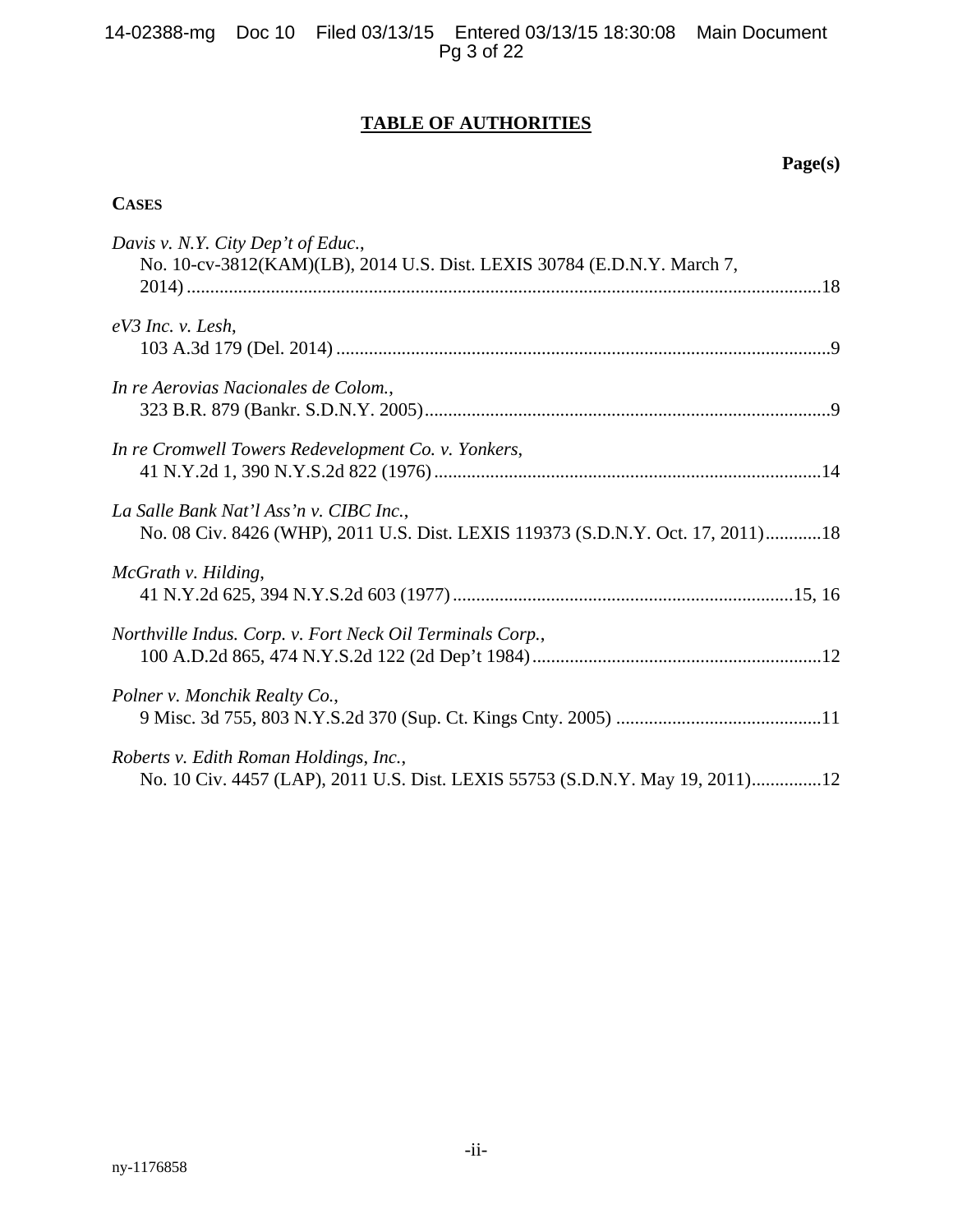## 14-02388-mg Doc 10 Filed 03/13/15 Entered 03/13/15 18:30:08 Main Document Pg 4 of 22

The ResCap Liquidating Trust ("ResCap") respectfully submits this Opposition to Ocwen Loan Servicing, LLC's ("Ocwen") Motion for Summary Judgment, and requests that the Court deny Ocwen's motion.

### **PRELIMINARY STATEMENT**

Ocwen asserts that ResCap is required to pay millions of dollars in costs to physically segregate and move loan files, notwithstanding that the parties agreed to transfer those same files (at no cost) to Ocwen pursuant to the terms of the Servicing Transfer Agreement. For this assertion, Ocwen relies on a single provision within a Statement of Work that governs the mechanics by which Ocwen is to provide services to ResCap.

Despite Ocwen's attempt to argue otherwise, the carefully negotiated Servicing Transfer Agreement between the parties governs ResCap's obligations regarding the transfer of loan files to Ocwen. The Servicing Transfer Agreement is: (1) later-drafted than the Statement of Work; (2) fully integrated; and (3) more specific than the Statement of Work. ResCap has never hedged from this position. And, even if the provision within the Statement of Work on which Ocwen relies is considered, that provision merely provides the mechanics of an obligation from Ocwen to ResCap for a service that ResCap could, but did not, request. Ocwen's motion for summary judgment should be denied.

### **BACKGROUND**

ResCap incorporates the facts as fully set forth in its Motion for Summary Judgment (ResCap Mot. at 1-9), and the parties' Joint Statement of Facts ("SoF"), both dated February 13, 2015, and addresses here only those necessary to oppose Ocwen's motion.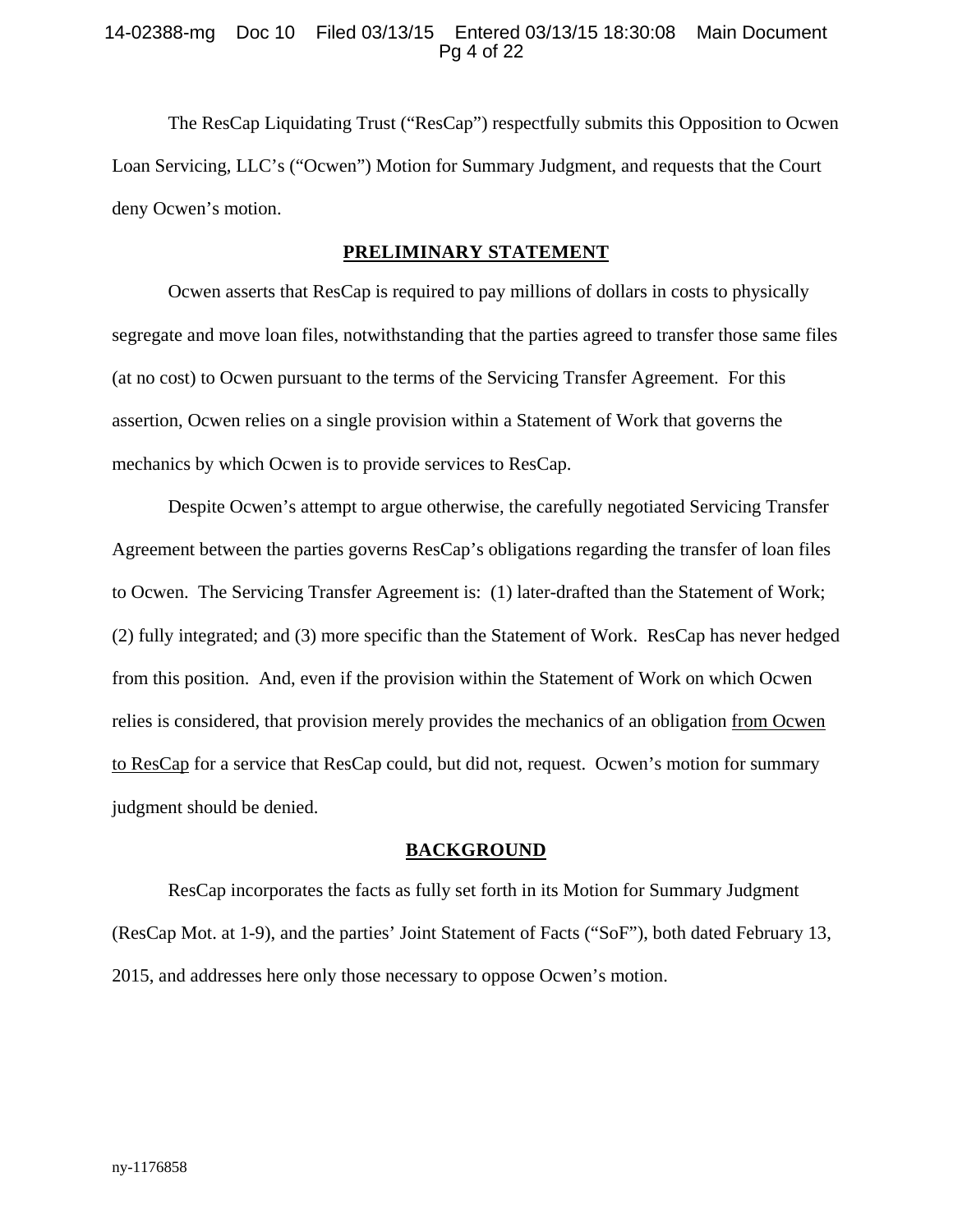### 14-02388-mg Doc 10 Filed 03/13/15 Entered 03/13/15 18:30:08 Main Document Pg 5 of 22

This dispute arises from the sale of Residential Capital,  $LLC's<sup>1</sup>$  loan servicing platform to Ocwen. On November 2, 2012, Ocwen entered into an Asset Purchase Agreement (the "APA") pursuant to which it would acquire ResCap's servicing platform. (SoF ¶ 5; SoF Ex. A.) In anticipation of the transfer of an active servicing platform, ResCap and Ocwen entered into several agreements including a Servicing Transfer Agreement, dated February 15, 2013 (the "STA"), which details the mechanics of the actual servicing transfer to Ocwen. The parties also entered into a Transition Services Agreement, dated February 15, 2013 (the "TSA"), for the temporary provision of various services by the parties to each other. (SoF Exs. B, C.) The TSA incorporates several "Statements of Work" or "SOWs" that were agreed to in the weeks leading up to the execution of the TSA, including the Ocwen to Estate Statement of Work for Records Management Services (the "O-E RM SOW"), dated February 1, 2013. (SoF ¶¶ 8-14; SoF Ex. D.)

Pursuant to the STA, the parties set forth the procedure by which ResCap would transfer custody of the loan files acquired by Ocwen pursuant to the APA, including the loan files held at two vendors, Iron Mountain and Kenwood. (SoF Ex. B § 3.04; SoF ¶¶ 17-18.) Several months after the STA was executed, Ocwen informed ResCap that it wanted to move its servicing loan files out of storage at Iron Mountain to a location of its choosing. (SoF Ex. G (Sept. 18, 2013 Ltr. from T. Hamzehpour).) Around the same time, Iron Mountain sent to ResCap a proposed statement of work for the separation of ResCap and Ocwen's "Trailing Documents." (SoF Ex. E.)

Around the time the dispute between the parties arose, ResCap's Chief Business Officer, Tammy Hamzehpour, sent a letter to Ocwen's General Counsel, Timothy Hayes, explaining that

 $\overline{a}$ 

<sup>&</sup>lt;sup>1</sup> Capitalized terms not otherwise defined have their same meaning as those set forth in ResCap's Motion for Summary Judgment, dated February 13, 2015.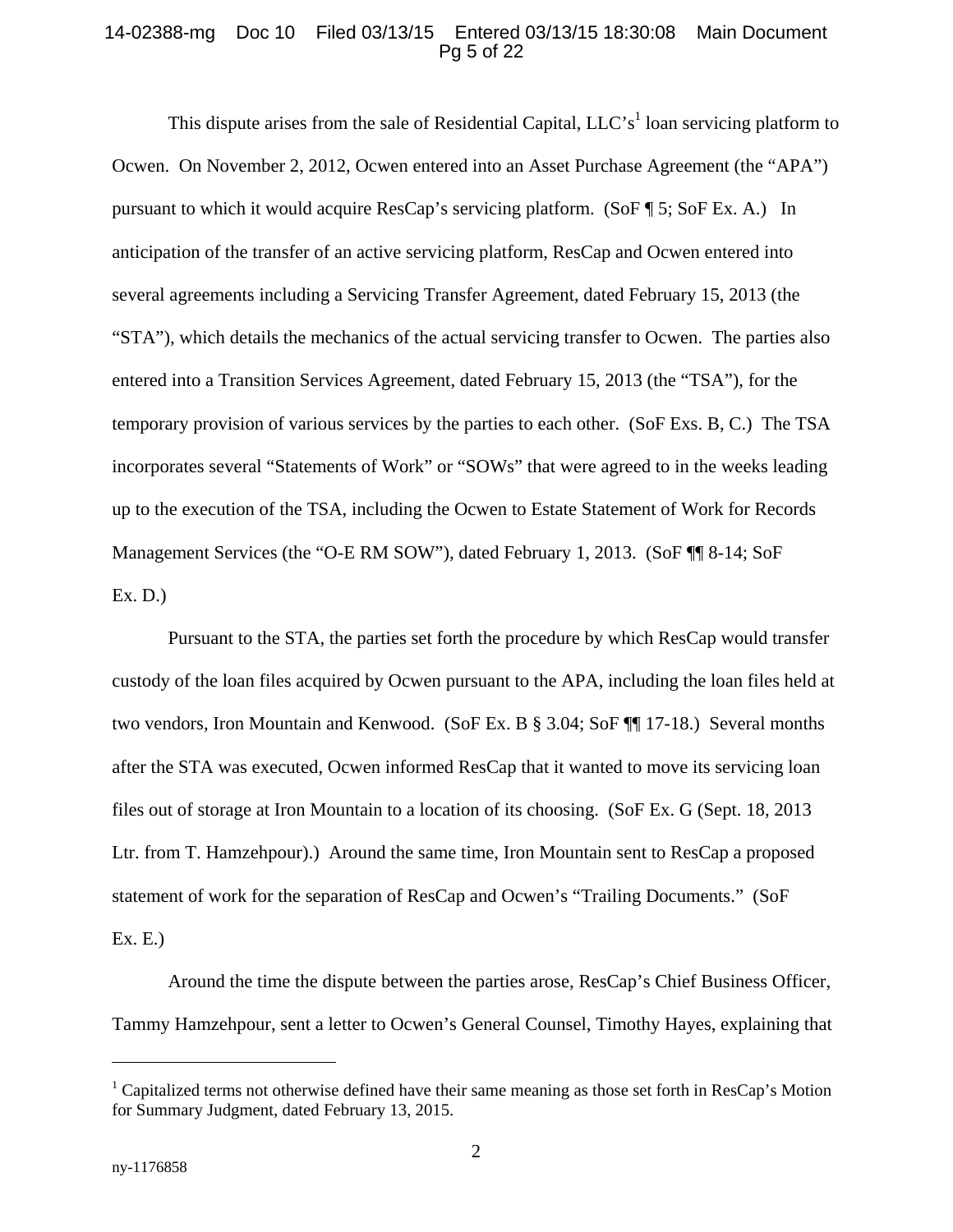#### 14-02388-mg Doc 10 Filed 03/13/15 Entered 03/13/15 18:30:08 Main Document Pg 6 of 22

ResCap had no obligation to pay for the physical segregation and delivery of Ocwen's servicing loan files. (Ex. G (Sept. 18, 2013 Ltr. from T. Hamzehpour).) In that letter, Ms. Hamzehpour's position was entirely consistent with the position taken by ResCap in this Adversary Proceeding. Specifically, Ms. Hamzehpour notes that Ocwen "assert[s its] demands based on an interpretation of a single provision of the [O-E] RM SOW [that ResCap] considers to be specious." (*Id.* at 2.)

In her letter, Ms. Hamzehpour also stressed that ResCap's "obligations with respect to the transfer of servicing to Ocwen in connection with the servicing sale are set forth not in [Section V.1] of the [O-E] RM SOW, but in . . . Section 3.04 of the STA." (*Id.* at 3 (emphasis added).) Ms. Hamzehpour further explained that, with regard to "files located at a jointly utilized vendor such as Iron Mountain," Section 3.04 of the STA specifically provides that "transfer of possession . . . will be effected by the vendor reflecting its possession of such files for the account of [Ocwen] on its records." (*Id.* at 3.) Once the vendor does so, Ms. Hamzehpour continued, "this will constitute full satisfaction of [ResCap's] obligation to Ocwen with respect to delivery of servicing files maintained at Iron Mountain." (*Id.*)

Moreover, in her letter, Ms. Hamzehpour asserted that "the obligation set forth in [Section V.1 of the O-E RM SOW] is clearly imposed solely on Ocwen, subject to expense reimbursement by [ResCap]." (*Id.* at 2, 4 (emphasis added).) In other words, if ResCap required and requested Ocwen to segregate the loan files—which, because of the language of the STA, it did not have to do—only then would Ocwen be obligated to direct the vendor to do so, subject to reimbursement by ResCap. (*See id.*) Ms. Hamzehpour explained that "[t]his conclusion is consistent with the overall structure of the [O-E] RM SOW, which provides uniformly for the provision of services by Ocwen, as 'Supplier' to [ResCap]." (*Id.*) Ms. Hamzehpour concluded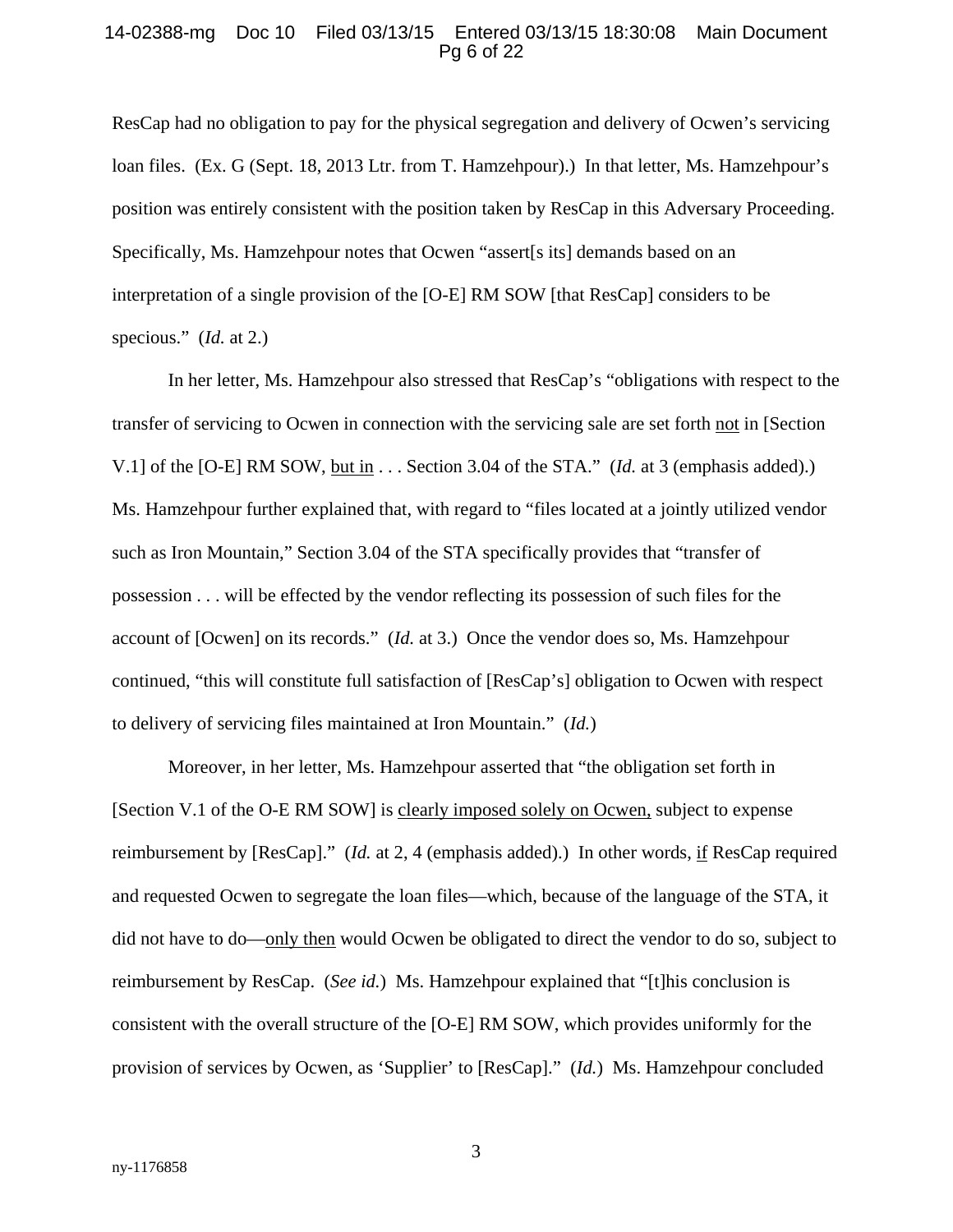### 14-02388-mg Doc 10 Filed 03/13/15 Entered 03/13/15 18:30:08 Main Document Pg 7 of 22

that neither: (1) ResCap's request to segregate the "vastly fewer servicing loan files being transferred to Walter/Greentree," nor (2) ResCap's initial work "to understand if doing so" with the loan files being transferred to Ocwen "would effectively reduce [ResCap's] overall cost of document storage and destruction[,] . . . operates to create a contractual obligation from [ResCap] to Ocwen to engage Iron Mountain to complete that work or to do anything more than what is required under the STA." (*Id.*)

Mr. Hayes, Ocwen's General Counsel, responded to Ms. Hamzehpour's letter, explaining that Ocwen disagreed with ResCap's positions that: (1) ResCap "has no obligation [to pay for the segregation and delivery of Ocwen's servicing loan files to external locations] under Section V.1 of the [O-E] RM SOW because Section 3.04 of the [STA]" governs; and (2) ResCap is further not obligated to pay for such costs because "'the obligation set forth in [Section V.1 of the O-E RM SOW] is clearly imposed solely on Ocwen, subject to expense reimbursement by [ResCap].'" (Ex. G (Oct. 14, 2013 Ltr. from T. Hayes) at 2.)

#### **ARGUMENT**

# **I. THE STA—NOT THE O-E RM SOW—GOVERNS RESCAP'S LOAN TRANSFER OBLIGATIONS**

Ocwen incorrectly asserts that the O-E RM SOW governs the parties' dispute. (Ocwen Mot. at 6.) Rather, ResCap's obligations regarding the transfer of loan files to Ocwen are governed by the STA.

Indeed, the STA specifically and in great detail sets forth how that transfer is to occur in four separate circumstances, including the two situations here. (ResCap Mot. at 5-7.) First, with regard to the loan files stored with Iron Mountain—a vendor utilized by both ResCap and Ocwen on the Servicing Transfer Date—the second provision of STA Section 3.04 applies. (SoF ¶ 12.) That provision states: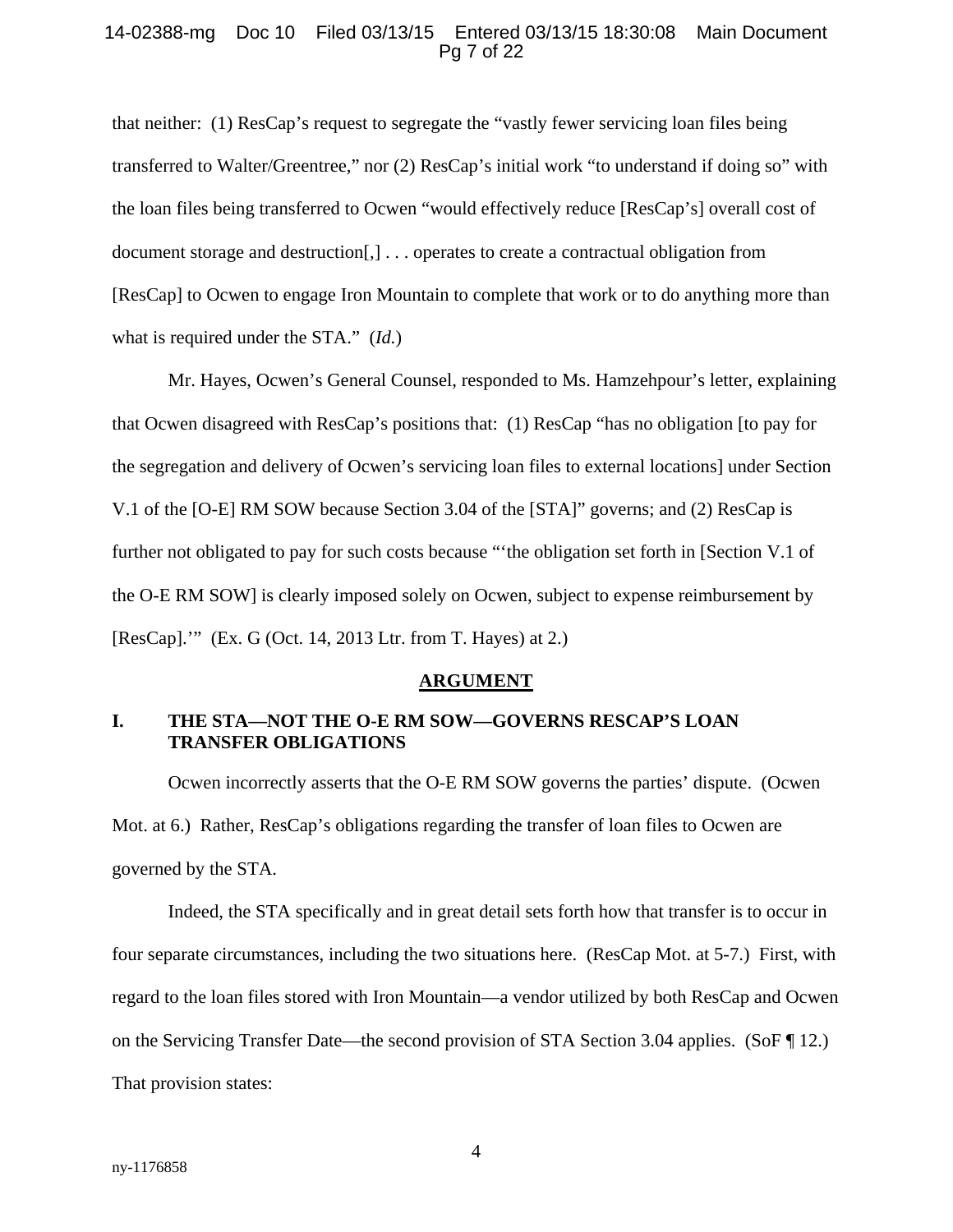## 14-02388-mg Doc 10 Filed 03/13/15 Entered 03/13/15 18:30:08 Main Document Pg 8 of 22

To the extent such Servicing Loan Files are physically located with a vendor utilized by both [Ocwen] and [ResCap], transfer of possession of the Servicing Loan Files will be effected by the vendor reflecting its possession of such files for the account of [Ocwen] on its records.

(*Id*.)

Second, with regard to the loan files stored with Kenwood—a vendor not utilized by

Ocwen as of the Servicing Transfer Date but whose contract with ResCap it assumed—the third

provision of STA Section 3.04 applies. (SoF Ex. B.) That provision states:

To the extent such Servicing Loan Files are physically located with a vendor of [ResCap] not utilized by [Ocwen] as of the Servicing Transfer Date, transfer of possession of the Servicing Loan Files will be effected by (i) [Ocwen's] accession to a contractual relationship with the vendor as a result of [Ocwen's] assumption of  $[ResCap's]$  agreement(s) with the vendor pursuant to the APA ....

(*Id*. Ex. B § 3.04.)

There is no question that these two provisions of the STA clearly govern the situations raised by Ocwen in this case. The former provides that the transfer to Ocwen of loan files stored with Iron Mountain is completed by informing Iron Mountain on whose account the files should be held. The latter provides that the transfer to Ocwen of loan files stored with Kenwood is completed by Ocwen assuming ResCap's contract with Kenwood. Noticeably absent from this governing agreement is any requirement for anything more—including physical segregation of the loan files—to complete the transfer to Ocwen of loan files at Iron Mountain and Kenwood.

The STA also specifically sets forth how the transfer of loan files to Ocwen is to occur in two other scenarios. The first provision of STA Section 3.04 states that, if the loan files were stored in a facility purchased by Ocwen under the APA, the transfer of loan files would be effected by Ocwen "taking possession of such facility." (*Id*.)

More importantly, the fourth provision of STA Section 3.04 provides for the "delivery" of loan files in certain situations, in particular where the transfer of such loan files does not occur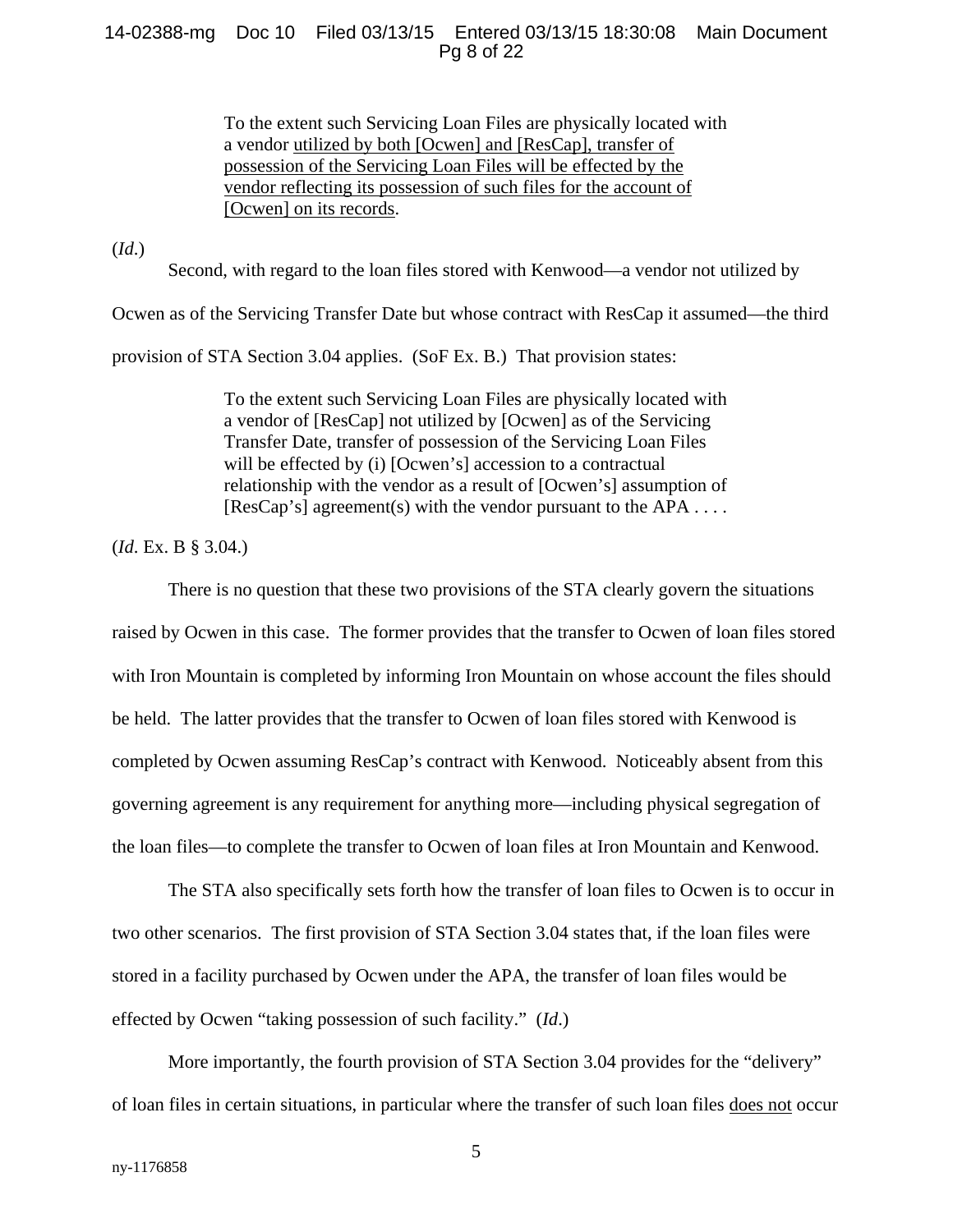### 14-02388-mg Doc 10 Filed 03/13/15 Entered 03/13/15 18:30:08 Main Document Pg 9 of 22

pursuant to the any of the above three specifically outlined circumstances, including the two situations here. That provision states:

> To the extent such Servicing Loan Files and related servicing records are not physically located in a facility acquired by [Ocwen] under the APA or with a vendor as to which [Ocwen] has, establishes or assumes a contractual relationship, or as to which [ResCap] ha[s] otherwise contractually granted access to and constructive possession of, [ResCap] shall deliver such Servicing Loan Files and servicing records to [Ocwen] in accordance with [Ocwen's] instructions.

(*Id*.) This provision clearly demonstrates that, if the parties had intended, as Ocwen now claims, to obligate ResCap to incur millions of dollars in "segregation, removal, repackaging, and relocating" costs, they would have included that within the sections of the STA referencing the loan files located at Iron Mountain and Kenwood. The lack of any such requirement makes clear that Ocwen's motion for summary judgment should be denied.

## **A. ResCap has Remained Steadfast that the STA—Not the O-E RM SOW— Governs its Loan Transfer Obligations**

ResCap has always maintained that it has no obligation to pay for the physical segregation and relocation of the loan files transferred by ResCap to Ocwen. Ocwen takes a single sentence within a four-page letter from ResCap to Ocwen entirely out of context, to assert that "ResCap acknowledged its obligation to bear the segregation and removal costs for the Servicing Files, but expressed the view that the costs had to be paid by Ocwen and then 'reimbursed' by ResCap." (Ocwen Mot. at 7.) As described above, however, the letter does no such thing.

In fact, ResCap's letter makes clear that its position on this issue has always been that Section 3.04 of the STA governs ResCap's obligations with regard to the transfer of the loan files to Ocwen. (Ex. G (Sept. 18, 2013 Ltr. from T. Hamzehpour) at 3-4.) ResCap's letter also explains its position that Section V.1 of the O-E RM SOW is "clearly imposed solely on Ocwen,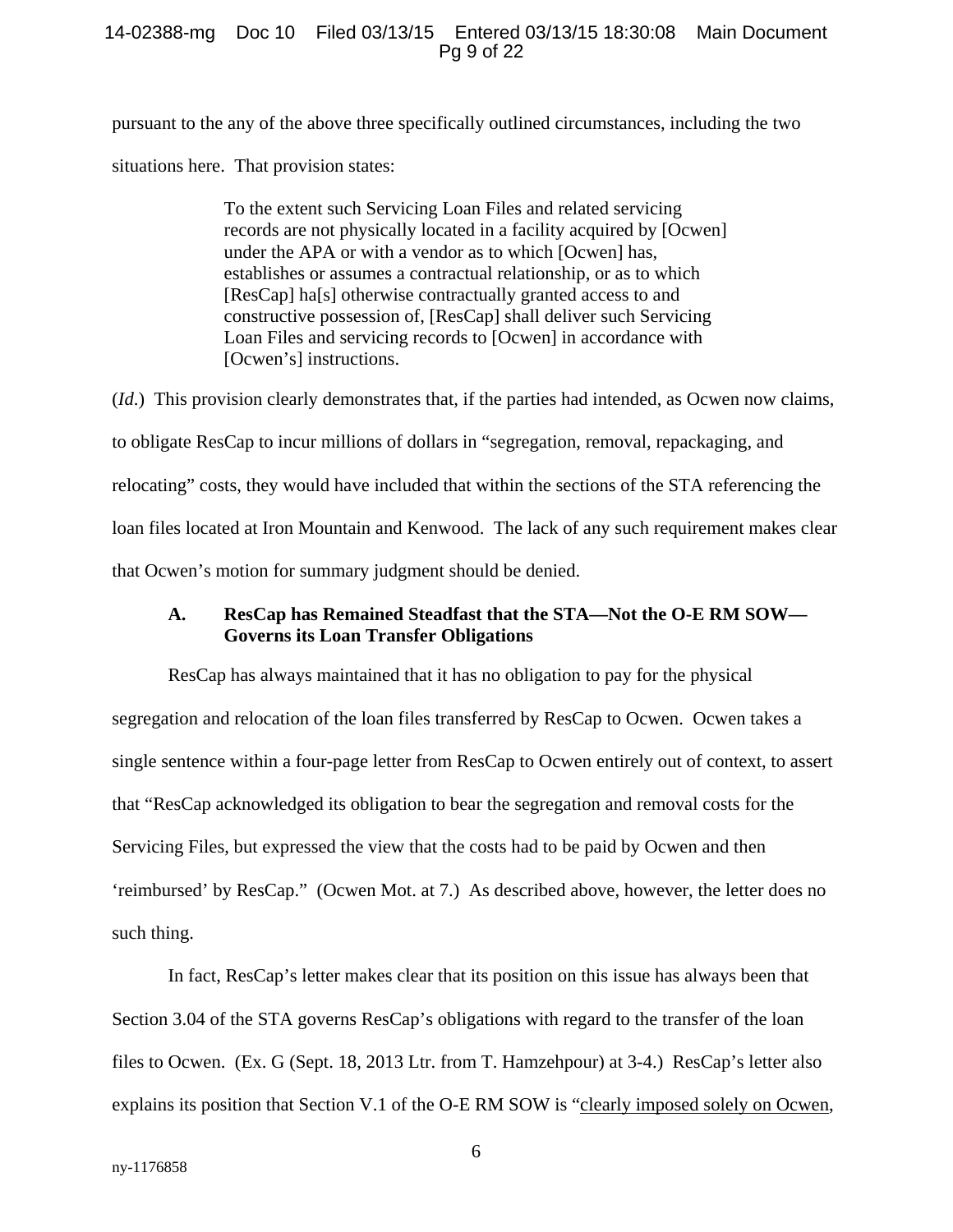### 14-02388-mg Doc 10 Filed 03/13/15 Entered 03/13/15 18:30:08 Main Document Pg 10 of 22

subject to expense reimbursement by [ResCap]," and that "[t]his conclusion is consistent with the overall structure of the [O-E] RM SOW, which provides uniformly for the provision of services by Ocwen, as 'Supplier' to [ResCap]." (*Id.* at 2, 4 (emphasis added).) In other words, if ResCap required and requested Ocwen to segregate the loan files, only then would Ocwen be obligated to direct the vendor to do so, subject to reimbursement by ResCap. (*See id.*)

Ocwen's own General Counsel, Mr. Hayes, acknowledged ResCap's position with regard to the dispute, making Ocwen's claim of an "admission" here cynical at best. (Ex. G (Oct. 14, 2013 Ltr. from T. Hayes) at 2 (disagreeing with ResCap's positions that: (1) ResCap "has no obligation [to pay for the segregation and delivery of Ocwen's servicing loan files to external locations] under Section V.1 of the [O-E] RM SOW because Section 3.04 of the [STA]" governs; and (2) ResCap is further not obligated to pay for such costs because "'the obligation set forth in [Section V.1 of the O-E RM SOW] is clearly imposed solely on Ocwen, subject to expense reimbursement by [ResCap].'"); *see also* Ocwen Mot. at 8 ("In refusing Ocwen's request that ResCap agree to bear the segregation and removal costs under Section V.1, ResCap took the position (and it can be expected to assert the same position in support of its cross-motion) that ResCap's obligations with respect to the segregation and removal of the Servicing Files are somehow subject to and barred by Section 3.04 of . . . the STA.").) And ResCap has maintained this position throughout the entirety of the parties' dispute.

Accordingly, contrary to Ocwen's assertion, ResCap has never acknowledged or admitted any "obligation to bear the segregation and removal costs" associated with the transfer of loan files from ResCap to Ocwen.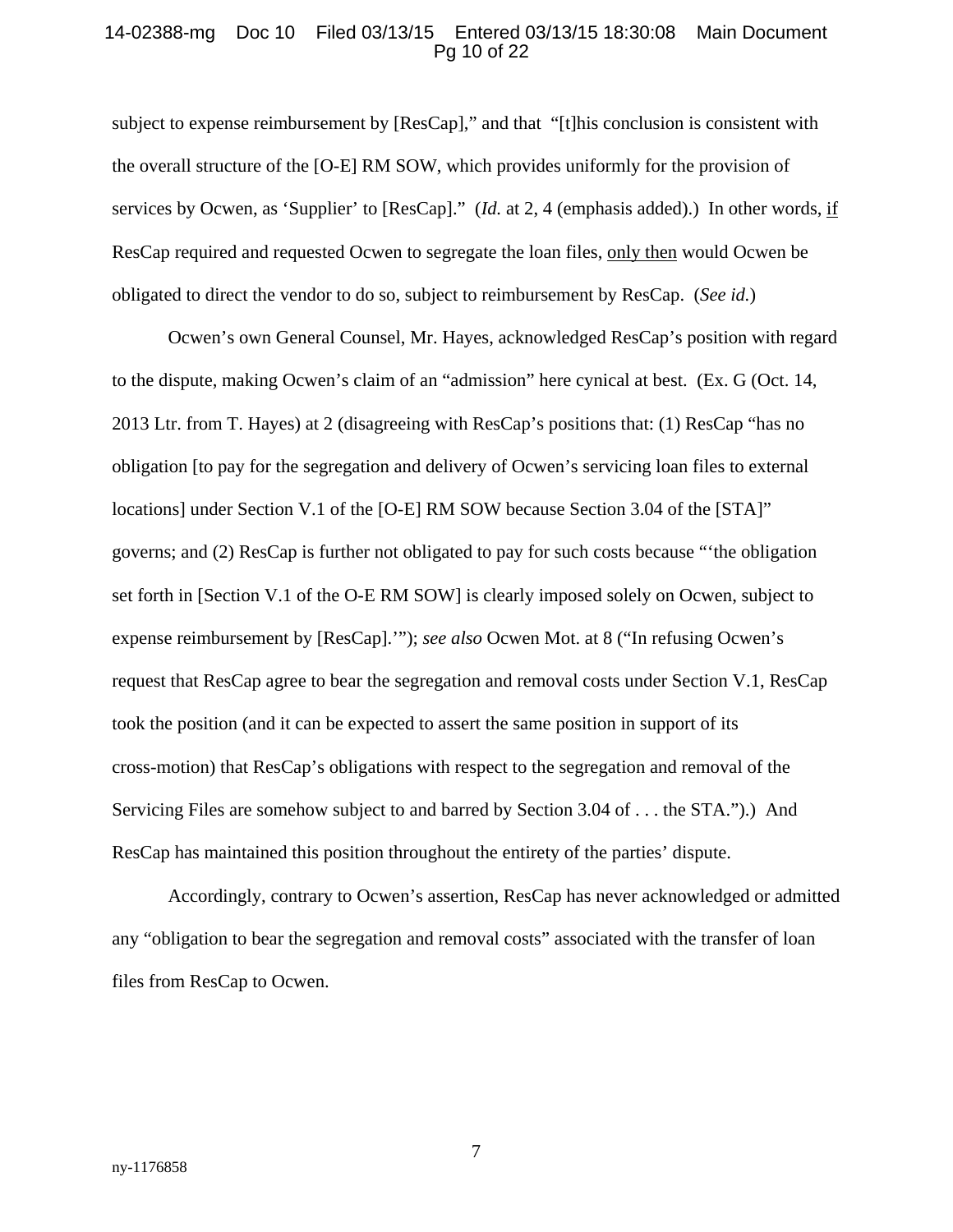# **II. SECTION V.1 OF THE O-E RM SOW DOES NOT REQUIRE RESCAP TO PAY FOR THE SEGREGATION OF OCWEN'S LOAN FILES AT OCWEN'S REQUEST**

Ocwen resists the clear language of the later-drafted STA by asserting that a single provision in the O-E RM SOW obligates ResCap to pay millions of dollars in expenses so that loan files transferred to Ocwen pursuant to the STA can be physically segregated from ResCap's loan files and shipped to another location. Ocwen is wrong for three reasons. First, the provision of the O-E RM SOW directly conflicts with the plain language of the STA, which is a later-dated, fully integrated, and more specific agreement between the parties on this very issue. Second, the provision of the O-E RM SOW only provides the mechanics of an obligation from Ocwen to ResCap for a service that ResCap could, but did not, request. Third, and last, even if the O-E RM SOW governs (which it does not), Ocwen has failed to direct any vendor to segregate the loan files within the time required by that agreement.

# **A. The O-E RM SOW Conflicts with the Later-Dated STA**

Ocwen asserts that the O-E RM SOW governs the present dispute because it is the "'entire agreement' between the parties with respect to Records Management Storage." (Ocwen Mot. at 9.) Ocwen, however, ignores the plain language of the later-drafted and fully integrated STA, which supersedes any asserted overlapping obligation in the O-E RM SOW.

There is no question that the STA post-dates the O-E RM SOW. Indeed, the O-E RM SOW is dated February 1, 2013. (SoF Ex. D.) The relevant language of the STA, however, was incorporated into that agreement on February 6, 2013—*one week after* the O-E RM SOW is dated—and the STA was executed by the parties on February 15, 2013—*two weeks after* the O-E RM SOW. (SoF ¶ 12; SoF Ex. B.)

Moreover, the later-drafted STA clearly states that it is "the entire agreement" with respect to the parties' loan transfer obligations. (SoF Ex. B § 5.03.) "There are no restrictions,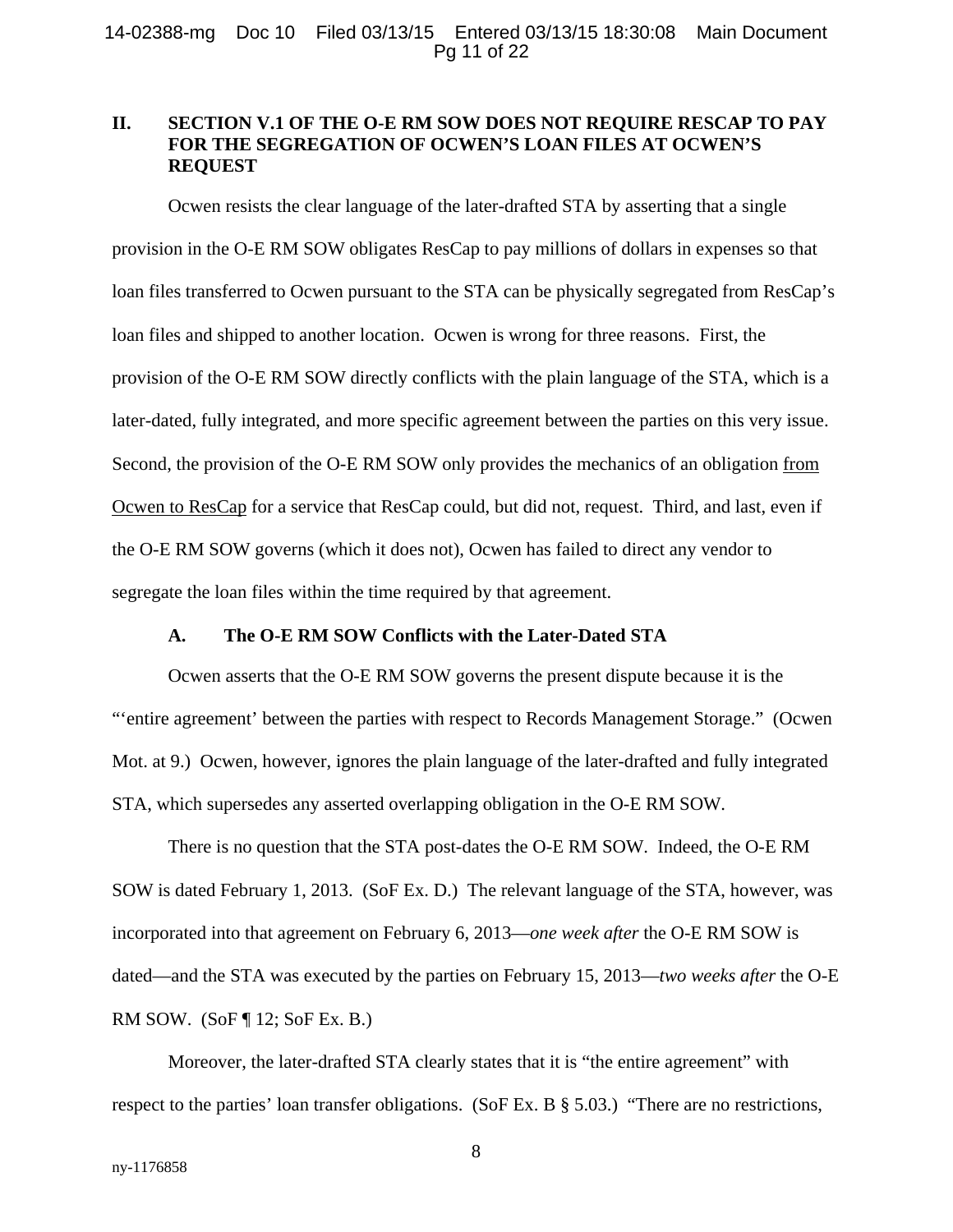#### 14-02388-mg Doc 10 Filed 03/13/15 Entered 03/13/15 18:30:08 Main Document Pg 12 of 22

agreements, promises, warranties, covenants or undertakings between the parties other than those expressly set forth" in the STA. (*See id.*) And, with the exception of the APA, the STA "supersedes all prior agreements and understandings . . . among the Parties," including the O-E RM SOW, with respect to the parties' loan transfer obligations. (*See id.*)

Because the STA both post-dates the O-E RM SOW and has a robust integration clause, the STA controls. *See In re Aerovias Nacionales de Colom.*, 323 B.R. 879, 890 (Bankr. S.D.N.Y. 2005) (quoting the Restatement (Second) of Contracts § 215 (1981) for the proposition that "where there is a binding agreement, either completely or partially integrated, evidence of prior or contemporaneous agreements or negotiations is not admissible in evidence to contradict a term of the writing"); *see also eV3 Inc. v. Lesh*, 103 A.3d 179, 190 n.32 (Del. 2014) ("'An earlier agreement may help the interpretation of a later one, but it may not contradict a binding later integrated agreement.'") (quoting the Restatement (Second) of Contracts § 215).

# **B. The Specific Language of Section 3.04 of the STA Prevails over the General Language of Section V.1 of the O-E RM SOW**

Ocwen relies on a single provision within Schedule A-1 of the TSA—which requires that Ocwen reimburse ResCap for storage costs incurred by ResCap related to Ocwen's loan files for its assertion that the O-E RM SOW is more specific than the STA, and therefore requires ResCap to "bear the cost of segregating, removing, repackaging and relocating the Servicing Files." (Ocwen Mot. at 12-13.) Ocwen, however, offers no persuasive reason why Section V.1 of the O-E RM SOW is more specific than Section 3.04 of the later-dated and fully integrated STA.

As explained in ResCap's motion for summary judgment, the TSA sets forth various services that Ocwen and ResCap would provide to each other for a period of time after the closing of the APA. (SoF ¶ 13; SoF Ex. C.) In addition to setting out the general parameters for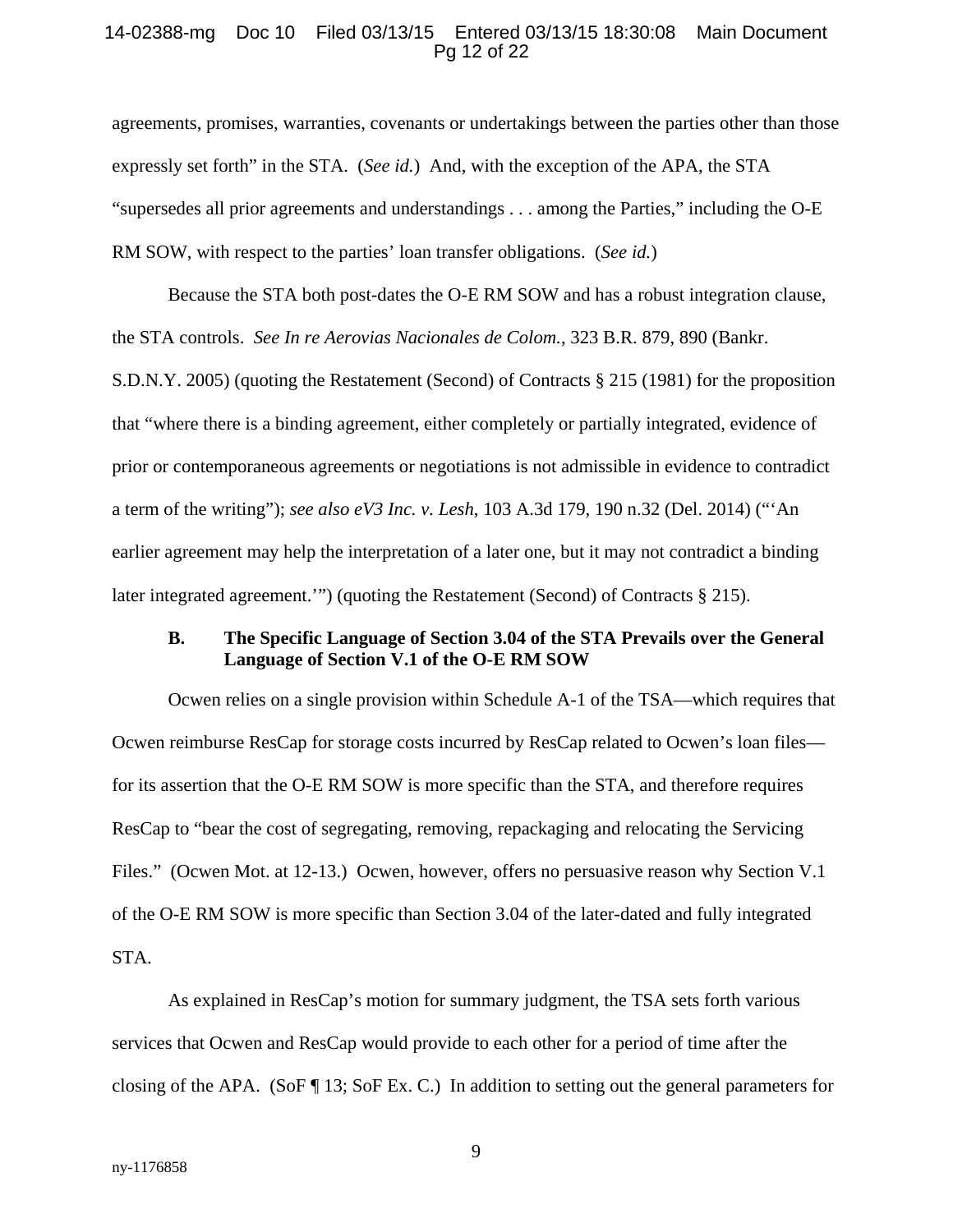### 14-02388-mg Doc 10 Filed 03/13/15 Entered 03/13/15 18:30:08 Main Document Pg 13 of 22

how Ocwen and ResCap would provide each other various services, the TSA refers to certain "Statements of Work" that define specific services the parties will provide and sets prices for those services. (SoF Ex. C.) The specific services the parties are to provide to each other are listed in Schedules A-1 and A-2 of the TSA. (*Id.*)

Schedule A-1 of the TSA lists the services ResCap is to provide to Ocwen. (SoF Ex. C, at Schedule A-1.) Among them, ResCap is obligated to provide to Ocwen one service that relates to "Records Management Storage." (*Id.*) Schedule A-1 specifically states that ResCap's "Records Management Storage" obligation to Ocwen is limited only to "storage costs" that are incurred by ResCap related to the O-E RM SOW, and says nothing of ResCap's alleged obligation to pay for the segregation, removal, repackaging, or relocating of any loan files. (*Id.* (emphasis added).) Indeed, the "Records Management Storage" service that ResCap is to provide to Ocwen is limited to a single provision of the O-E RM SOW, which confirms that "Ocwen will pay to ResCap any file storage costs incurred by ResCap that relate to the non-ResCap files." (SoF Ex. D. § VI.A.2. (emphasis added).) Thus, Section V.1 of the O-E RM SOW, which does not speak to the costs of records storage at all, clearly does not fall within ResCap's "Records Management Storage" obligation. If the parties had intended, as Ocwen now claims, to saddle ResCap with millions of dollars in "segregation, removal, repackaging, and relocating" costs, they would have included that as a service ResCap is required to provide to Ocwen in Schedule A-1 of the TSA. Because Schedule A-1 of the TSA does no such thing, ResCap cannot be forced to pay the exorbitant costs associated with physically segregating and moving the loan files transferred by ResCap to Ocwen at Iron Mountain and Kenwood.

Schedule A-2 of the TSA lists the services Ocwen is to provide to ResCap, and obligates Ocwen to provide to ResCap a service that relates more broadly to "Records Management."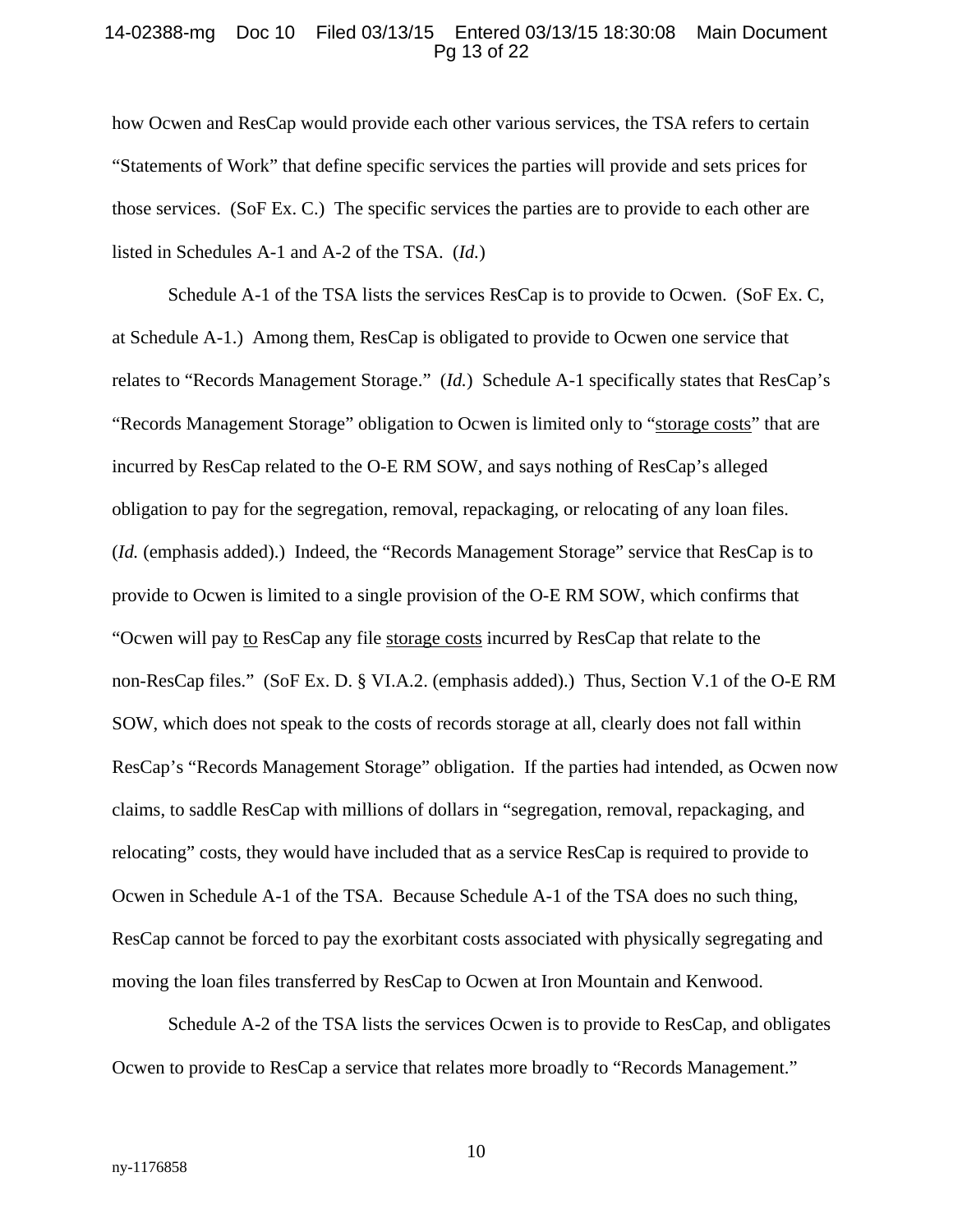#### 14-02388-mg Doc 10 Filed 03/13/15 Entered 03/13/15 18:30:08 Main Document Pg 14 of 22

(SoF Ex. C, at Schedule A-2.) Indeed, unlike the "Records Management Storage" service ResCap is required to provide to Ocwen, the "Records Management" service Ocwen is obligated to provide to ResCap is not limited to "storage costs." (*Id.*) Again, this shows that, if the parties had intended, as Ocwen now claims, to indebt ResCap with millions of dollars in costs associated the transfer of loan files from ResCap to Ocwen, they would have made it clear in Schedule A-1 of the TSA that ResCap was also obligated to provide services related to the "segregation, removal, repackaging, and relocating" of such loan files. They did not, so ResCap is not obligated to pay.

Unlike the O-E RM SOW, Section 3.04 of the STA specifically sets out how the transfer of loan files related to the transfer of servicing rights would be completed. (Ex. B § 3.04.) This detailed provision covers, among other scenarios, the precise two situations here: (i) the transfers of loan files at Iron Mountain, which is a vendor used by both parties; and (ii) the transfers of loan files at Kenwood, which is a vendor whose contract with ResCap was assumed by Ocwen. (*See id.*) Moreover this detailed provision provides for the "delivery" of loan files where the transfer of such loan files does not occur pursuant to any of the specifically outlined circumstances, including the two situations here. (*See id.*) This demonstrates that, if the parties had intended, as Ocwen now claims, to obligate ResCap to pay millions of dollars in costs associated with the physical segregation of loan files transferred by ResCap to Ocwen at Iron Mountain and Kenwood, they would have included that within the STA.

As such, even setting aside the STA's robust merger clause and the fact that the STA post-dates the O-E RM SOW, the more detailed STA reflects a better understanding of the parties' agreement and governs the present dispute. *See Polner v. Monchik Realty Co.*, 9 Misc. 3d 755, 763, 803 N.Y.S.2d 370, 378 (Sup. Ct. Kings Cnty. 2005) (holding that "to the extent any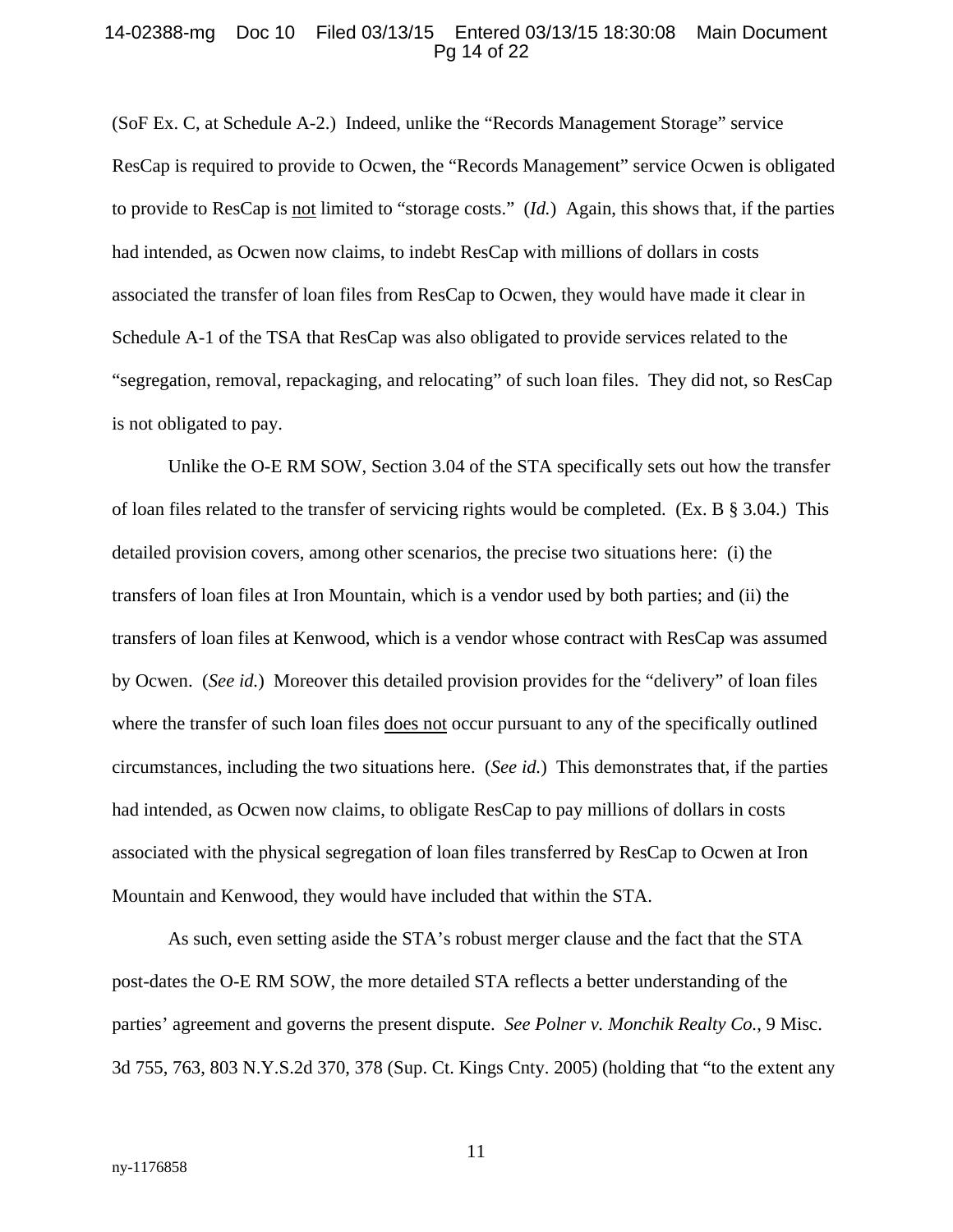### 14-02388-mg Doc 10 Filed 03/13/15 Entered 03/13/15 18:30:08 Main Document Pg 15 of 22

inconsistency may exist" between two contracts executed by the parties, "'the more specific of the two'" governs) (citation omitted). Because the STA governs the parties' dispute, Ocwen's motion for summary judgment should be denied.

# **C. Even if Applicable, the O-E RM SOW Governs Services Only From Ocwen to ResCap**

Ocwen asserts that Section V.1 of the O-E RM SOW obligates ResCap to provide to Ocwen a multi-million dollar segregation and relocation "service" because that provision cannot be rendered meaningless or superfluous by Section 3.04 of the STA. (Ocwen Mot. at 11-12.) Ocwen, however, ignores the name and purpose of the Ocwen to Estate RM SOW, which makes clear that it governs the mechanics by which services are to be provided by Ocwen to ResCap.

And, as explained above, Section 3.04 of STA—not Section V.1 of the O-E RM SOW governs the parties' dispute, because it is a later-dated, fully integrated, and more specific agreement between the parties. *See Roberts v. Edith Roman Holding*s*, Inc.*, No. 10 Civ. 4457 (LAP), 2011 U.S. Dist. LEXIS 55753 (S.D.N.Y. May 19, 2011) (granting summary judgment where later-dated, integrated agreement superseded earlier agreement and governed parties' dispute); *see also Northville Indus. Corp. v. Fort Neck Oil Terminals Corp.*, 100 A.D.2d 865, 474 N.Y.S.2d 122 (2d Dep't 1984) (same).

Even assuming, *arguendo*, that Section V.1 of the O-E RM SOW is applicable, it would not be rendered superfluous by the STA. This is so, because the O-E RM SOW, as the name and purpose of the agreement indicates, governs only the mechanics of the services that Ocwen is obligated to provide to ResCap if ResCap requested the service. (SoF Ex. D § I. ("This SOW sets forth each Party's responsibilities with respect to Records Management Services to be provided by Ocwen as Supplier, to or on behalf of the Recipients."); SoF Ex. G (Sept. 18, 2013 Ltr. from T. Hamzehpour) at 1, 4).) Indeed, pursuant to the O-E RM SOW, ResCap is the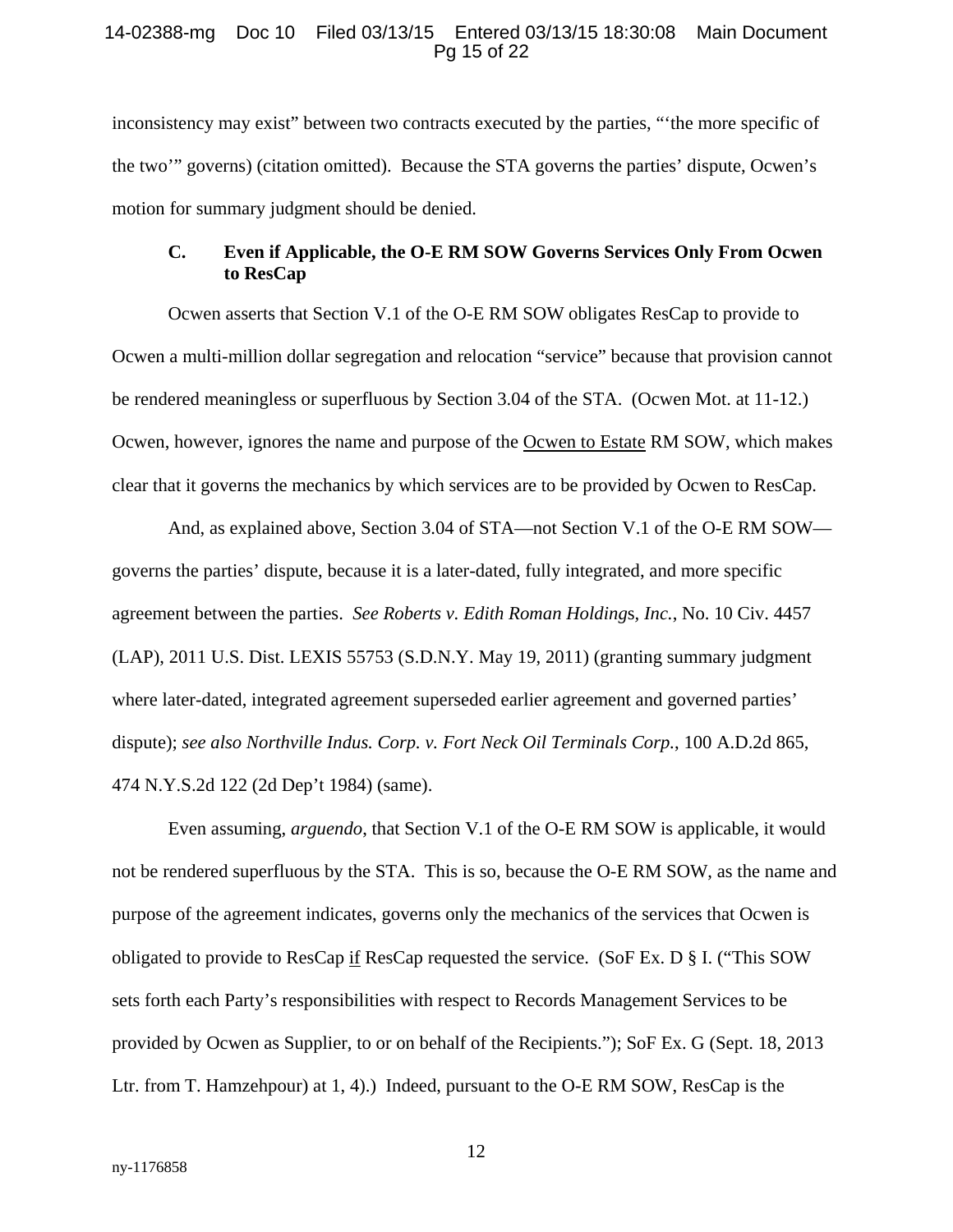### 14-02388-mg Doc 10 Filed 03/13/15 Entered 03/13/15 18:30:08 Main Document Pg 16 of 22

"Recipient" of services and Ocwen is the "Supplier" of services. (*Id.*) The purpose of the O-E RM SOW is to ensure that, following the execution of the APA, ResCap would continue to receive services from Ocwen that were necessary for ResCap to conduct its business, since Ocwen acquired much of ResCap's former infrastructure, systems, and employees. (*See id.* at 1-4.)

As such, under the plain language of Section V.1 of the O-E RM SOW, if ResCap required and requested Ocwen to segregate the loan files, only then would Ocwen be obligated to direct the vendor to do so, subject to reimbursement by ResCap. (SoF Ex. D § I. ("This SOW sets forth each Party's responsibilities with respect to Records Management Services to be provided by Ocwen as Supplier, to or on behalf of the Recipients."); SoF Ex. G (Sept. 18, 2013 Ltr. from T. Hamzehpour) at 1-2, 4.)

Further demonstrating that Section V.1 of the O-E RM SOW is a service intended to be provided only at ResCap's request is the fact it only applies in the event that Ocwen "direct[s] the appropriate third party vendor" to perform such service. (SoF Ex. D  $\S$  V.1.) However, because ResCap is the customer on the Iron Mountain account with respect to the Servicing Loan Files ("Iron Mountain Account"), Ocwen cannot direct the segregation of the entirety of the files as required by Section V.1 of O-E RM SOW. (SoF Ex. D §§ I. & VI.B.2.; SoF Ex. E (indicating that ResCap is the customer of Iron Mountain).) Ocwen concedes that only ResCap—not Ocwen—is the customer with respect to the Iron Mountain Account. (Ocwen Mot. at 7 ("The Iron Mountain SOW indicates that ResCap is the existing customer.").)

The nature of ResCap's relationship with Iron Mountain is precisely why Schedule A-1 of the TSA obligates ResCap to pay the costs of storing the parties' loan files, and why the O-E RM SOW obligates Ocwen to reimburse ResCap for such costs. (SoF Ex. C, at Schedule A-1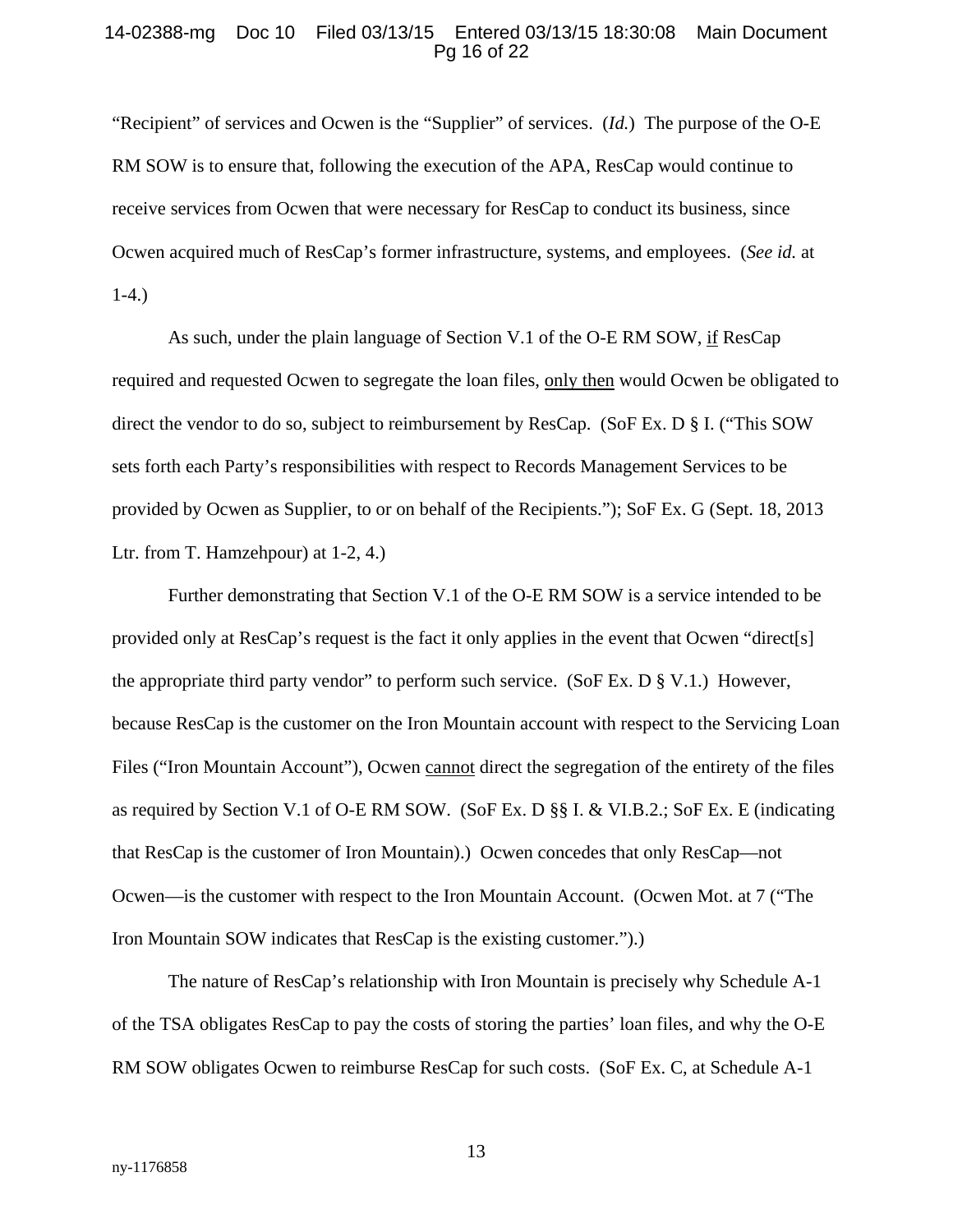## 14-02388-mg Doc 10 Filed 03/13/15 Entered 03/13/15 18:30:08 Main Document Pg 17 of 22

(limiting ResCap's "Records Management Storage" service only to "storage costs" that are incurred by ResCap related to the O-E RM SOW); SoF Ex. D § VI.A.2. ("Ocwen will pay to ResCap any file storage costs incurred by ResCap that relate to the non-ResCap files.").) It is also why the service is drafted as one requiring Ocwen to "direct" the vendor. If the intention of the parties was to require ResCap to segregate the entirety of the loan files held at Iron Mountain, there would be no need to require Ocwen to so direct, subject to ResCap reimbursement. Rather, ResCap could have simply directed Iron Mountain itself and borne the cost directly. As a result, the fact that ResCap is the customer with respect to the Iron Mountain Account wholly undermines Ocwen's assertion that Section V.1 of the O-E RM SOW applies, because Ocwen has no ability to "direct" the segregation of the entirety of the loan files.<sup>2</sup>

And, because ResCap's obligation to reimburse Ocwen for the expense of performing the segregation "service" is triggered only by Ocwen's performance of that service at ResCap's request, ResCap has no reimbursement obligation. A decision by ResCap, as "Recipient," not to request this service does not make Section V.1 of the O-E RM SOW superfluous. To the contrary, a decision by ResCap, as "Recipient," not to request this service only means that Section V.1 of the O-E RM SOW has not been invoked. Given the language and purpose of the O-E RM SOW, ResCap, as "Recipient," simply cannot be forced to provide a costly, multi-million dollar segregation "service" to Ocwen as "Supplier," under that agreement. *In re Cromwell Towers Redevelopment Co. v. Yonkers*, 41 N.Y.2d 1, 6, 390 N.Y.S.2d 822, 826 (1976) ("In construing the contract between the [parties], due consideration must be given to the purpose of the parties in making the contract.") (citing 4 Williston, Contracts [3d ed.] § 619).

 $\overline{a}$ 

 $2^2$  Even if Section V.1 of the O-E RM SOW applied to the loan files transferred by ResCap to Ocwen located at Kenwood (which, for all the reasons set forth herein, it does not), as discussed in Section II.D. below, Ocwen never directed Kenwood to segregate the entirety of the loan files as required. Indeed, ResCap first became aware of Ocwen's desire to segregate the loan files held at Kenwood when Ocwen filed its Complaint.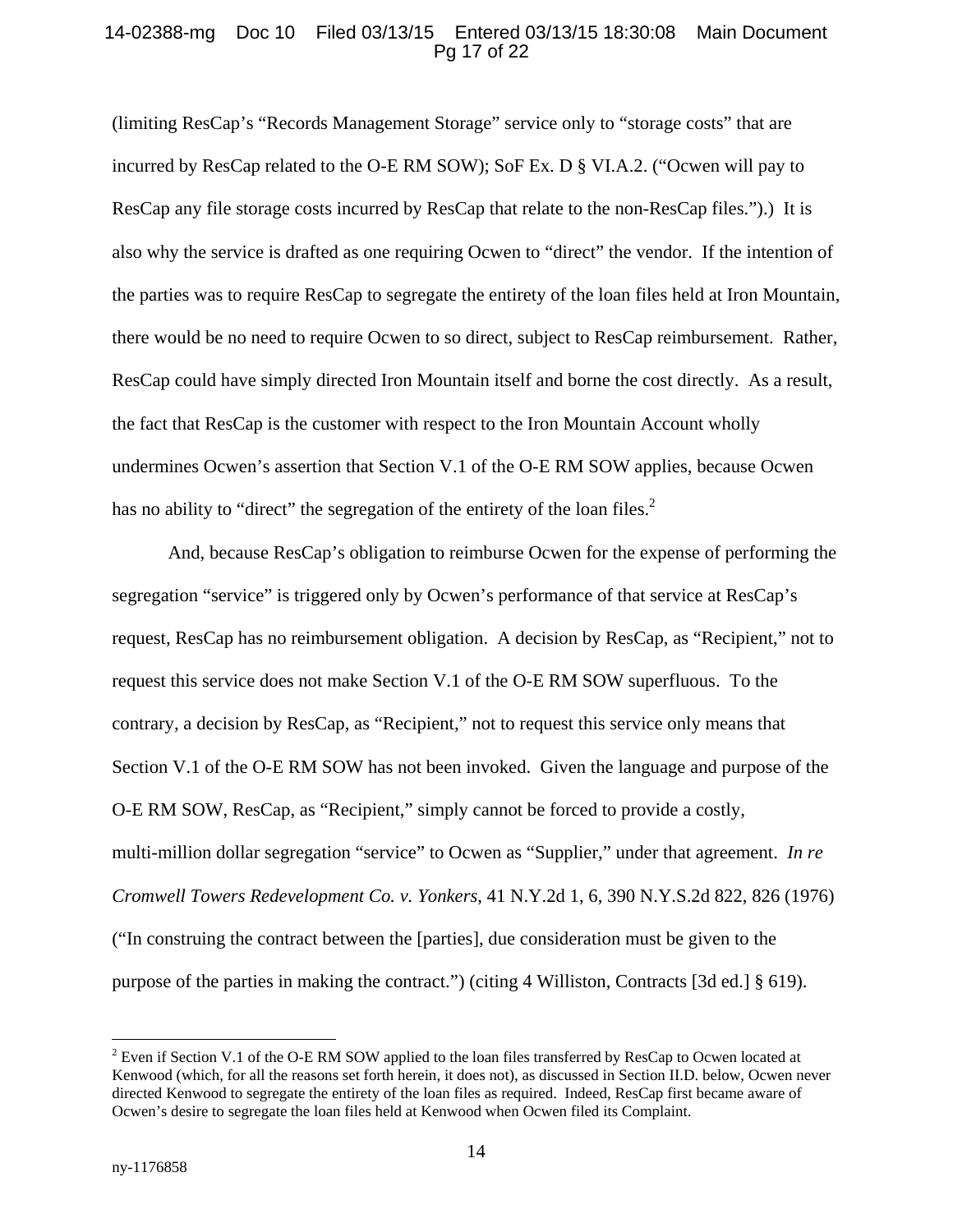### 14-02388-mg Doc 10 Filed 03/13/15 Entered 03/13/15 18:30:08 Main Document Pg 18 of 22

Furthermore, Section 14.1(d) of the TSA states that "any Service to be provided under this Agreement may be terminated . . ." by the "Recipient" of any service, by simple written notice to the other party. (SoF Ex. C  $\S$  14.1(d).) Accordingly, even if the claimed segregation "service" exists, Section 14.1(d) of the TSA provides that ResCap, as "Recipient," may terminate the claimed "service," and thus it cannot be held to bind ResCap to act.

Because the O-E RM SOW does not impose any obligation on ResCap to provide to Ocwen any segregation "service," Ocwen's motion for summary judgment should be denied.

## **D. Even if Ocwen's Interpretation of the O-E RM SOW Prevails, Ocwen has not Performed Pursuant to that Agreement**

Even if the O-E RM SOW governed this dispute (and it does not), Ocwen failed to perform pursuant to that agreement, and the time for Ocwen to do so has long gone. Ocwen's failure to do so undercuts its motion for summary judgment.

Under Ocwen's own interpretation of Section V.1 of the O-E RM SOW, ResCap is obligated to pay for a vendor to "segregate, remove, repackage and relocate those records belonging to Ocwen from all other records at such retention site" that Ocwen directs the vendor to do "[w]ithin 18 months after the Effective Date." (Ocwen Mot. at 7 (emphasis added).) The Effective Date was February 15, 2013, well over 18 months ago. Ocwen, however, has never directed any vendor to segregate its files from those belonging to ResCap. Because Ocwen failed to do so, even under its own illogical reading of the O-E RM SOW, there is no obligation for ResCap to pay anything. *McGrath v. Hilding*, 41 N.Y.2d 625, 629, 394 N.Y.S.2d 603, 606 (1977) (stating that "[a] promisee may not recover for a broken promise unless he has performed his obligations, usually categorized as a condition precedent") (citing 5 Williston, Contracts [3d ed.] § 676).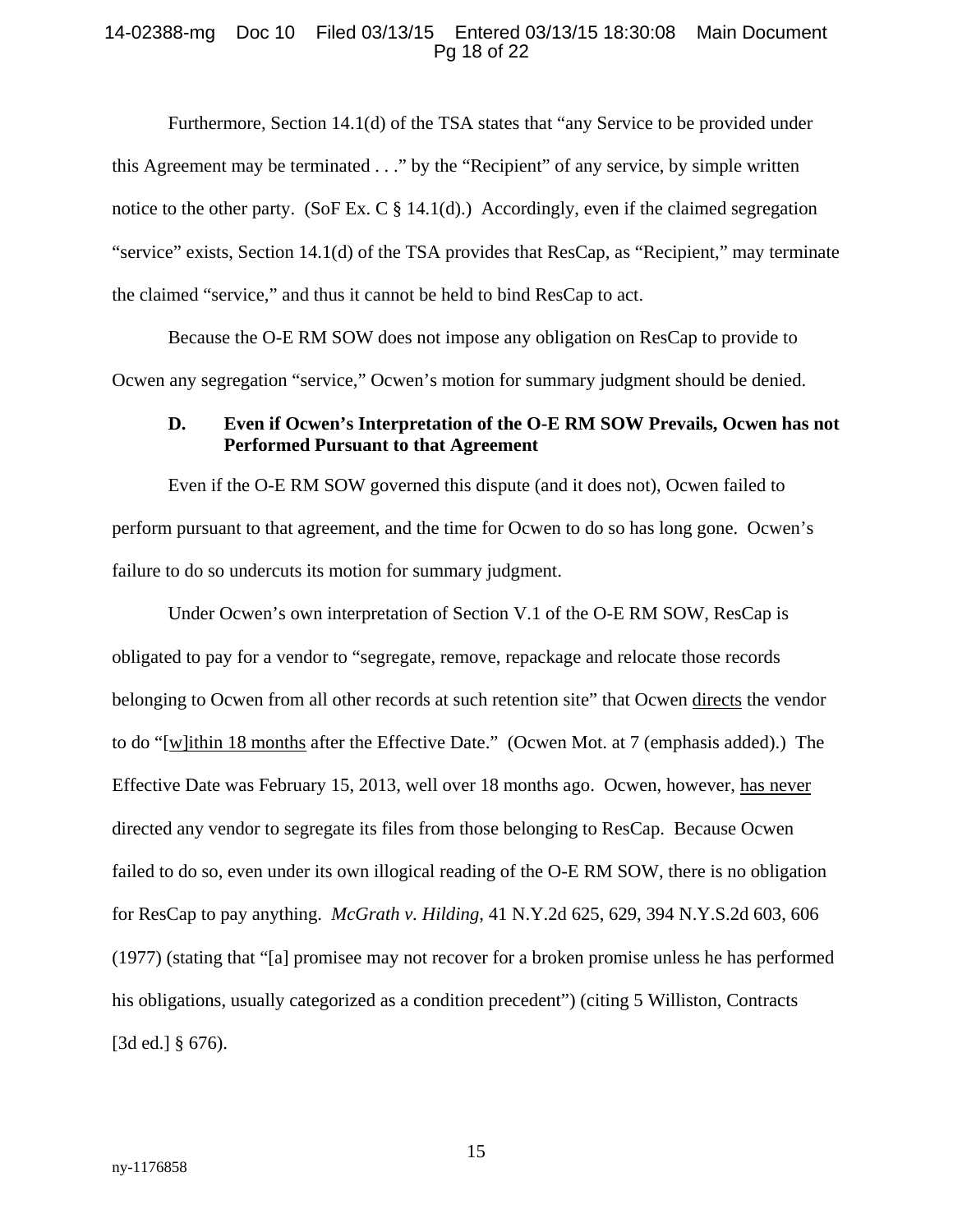#### 14-02388-mg Doc 10 Filed 03/13/15 Entered 03/13/15 18:30:08 Main Document Pg 19 of 22

Ocwen also asserts that in August 2013, it "requested that Iron Mountain begin segregating the Servicing Files from the servicing files retained by ResCap . . . repackaging them, and relocating them." (Ocwen Mot. at 3.) Iron Mountain's proposed statement of work, however, states only that "Ocwen has requested for Iron Mountain to prepare to retrieve trailing documents currently stored at Iron Mountain." (SoF Ex. E (emphasis added).) First, to "request" something through ResCap is not the same as a "direct[ive]" unequivocally from Ocwen to Iron Mountain. This is so because, as stated above, and as Ocwen concedes, only ResCap is the customer with respect to the Iron Mountain Account. (SoF Ex. D § I.; Ex. E (indicating that ResCap is the customer of Iron Mountain); Ocwen Mot. at 7 ("The Iron Mountain SOW indicates that ResCap is the existing customer.").) As such, Ocwen cannot direct Iron Mountain to segregate the entirety of the loan files. Second, this "request" is only to "prepare to" segregate the files. (SoF Ex. E.) It is not a direction to actually segregate the files. Third, the request is limited solely to "Trailing documents currently stored at Iron Mountain." (*Id*.) Trailing documents are portions of loan files stored separately from the "main" loan files. Ocwen has never directed the vendors to do anything with the entirety of the loan files. Because of Ocwen's failures to perform pursuant to even its own flawed reading of the O-E RM SOW, there is no obligation for ResCap to pay. *Hilding*, 41 N.Y.2d at 629, 394 N.Y.S.2d at 606.

Even assuming, *arguendo*, that Ocwen could have issued a directive to Iron Mountain to segregate documents, and even assuming "Ocwen's request for Iron Mountain to retrieve trailing documents" really meant "Ocwen's request for Iron Mountain to segregate, remove, repackage, and relocate the entirety of the loan files belonging to Ocwen," ResCap would have immediately terminated the "service" as was its right under the terms of the TSA. (SoF Ex. C  $\S$  14.)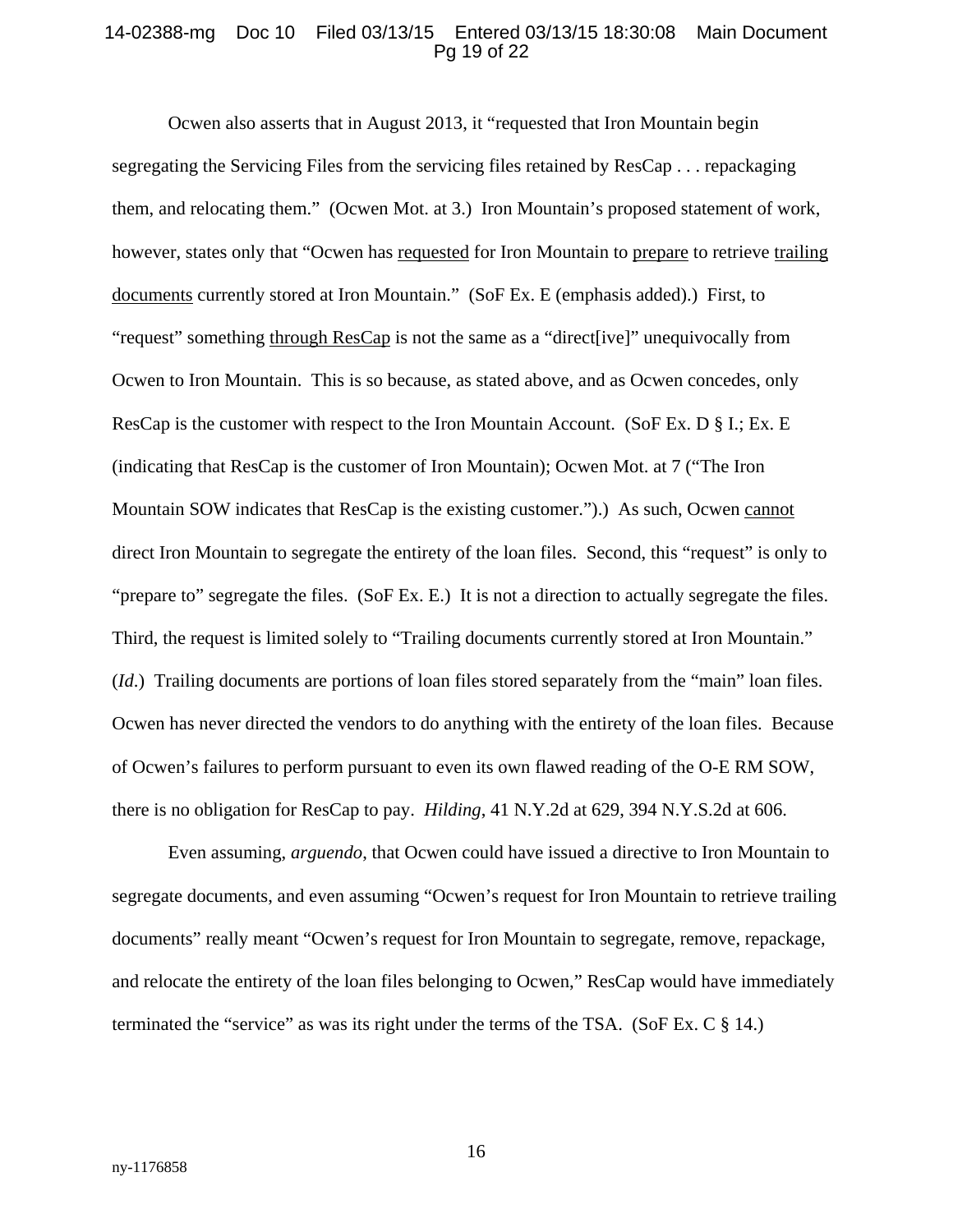# **III. OCWEN MUST PAY THE COSTS OF STORING THE LOAN SERVICING FILES TRANSFERRED FROM RESCAP TO OCWEN**

Ocwen seeks a declaration that it is not obligated to reimburse ResCap for the costs of storing Ocwen's loan files at Iron Mountain. (Ocwen Mot. at 13.) Ocwen also seeks a declaration that ResCap is obligated to reimburse Ocwen for the costs of storing loan files transferred by ResCap to Ocwen, located at Kenwood. (*Id*. at 13-14.) Ocwen seeks these declarations on the premise, "[i]nsofar [as this Court finds that] ResCap was obligated to pay . . . the costs of segregating, removing, repackaging, and relocating the Servicing Files." (*Id.* at 13.) Because the agreements between the parties clearly require Ocwen to pay the costs of storing loan files transferred from ResCap to Ocwen at Iron Mountain and Kenwood, this Court should deny Ocwen's requests. Moreover, Ocwen's complaint contains no claim at all regarding its newly asserted entitlement to reimbursement for Kenwood storage fees (*id*. at 13-14), and that claim must be rejected as never pled.

As stated above, the STA specifically sets forth how the transfer of the loan files at both Iron Mountain and Kenwood are to occur. (SoF ¶ 12; SoF Ex. B § 3.04.) With regard to the loan files at Iron Mountain, the STA provides that transfer from ResCap to Ocwen of such files is completed by informing Iron Mountain on whose account the files should be held. (SoF  $\P$  12.) However, because ResCap is the customer with respect to the Iron Mountain Account, Schedule A-1 of the TSA obligates ResCap to provide to Ocwen a "Records Management Storage" service limited only to paying for the storage of Ocwen's loan files that are located at Iron Mountain and then billing Ocwen for those costs. (SoF Ex. C, at Schedule A-1; SoF Ex. D § VI.A.2. ("Ocwen will pay to ResCap any file storage costs incurred by ResCap that relate to non-ResCap files.").)<sup>3</sup>

 $3$  Notably, no provision within the STA supersedes this service, and the parties' obligations under it, unlike the file segregation services from Ocwen to ResCap.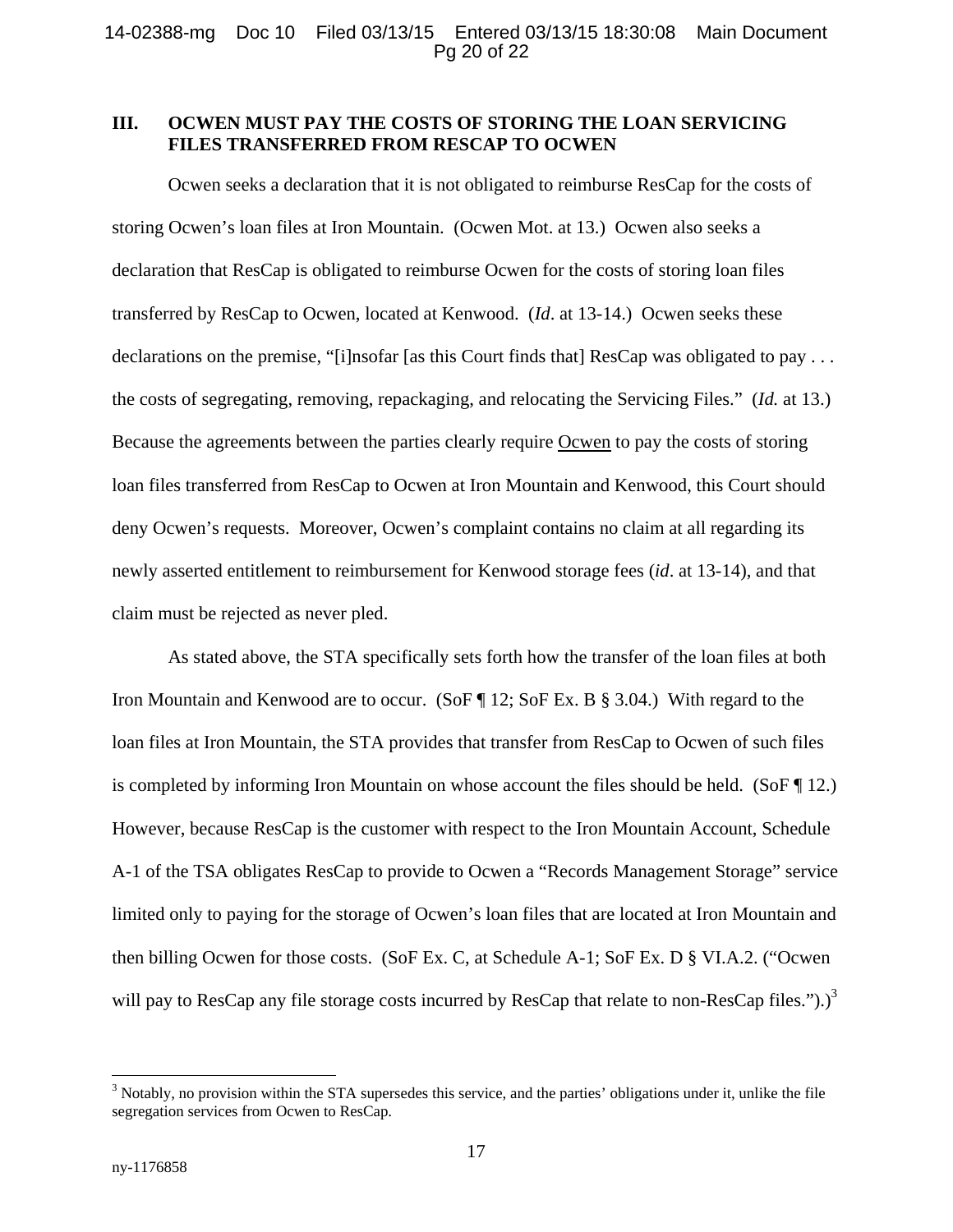### 14-02388-mg Doc 10 Filed 03/13/15 Entered 03/13/15 18:30:08 Main Document Pg 21 of 22

As long as ResCap continues to provide this storage service—which it does—Ocwen remains obligated to pay for it.

And, with regard to the loan files at Kenwood, the STA provides that transfer from ResCap to Ocwen of such files is completed by Ocwen assuming ResCap's contract with Kenwood. (SoF Ex. B § 3.04.) Because Ocwen has done so, ResCap has no further obligations with regard to the loan files located at Kenwood. And, as set out above, Ocwen failed to raise this issue in either its Administrative Claim or its Complaint, and provides no factual basis whatsoever to support this entirely new claim. Ocwen cannot be entitled to summary judgment on a claim it never brought. *Davis v. N.Y. City Dep't of Educ.*, No. 10-cv-3812(KAM)(LB), 2014 U.S. Dist. LEXIS 30784, at \*30 n.10 (E.D.N.Y. March 7, 2014) (dismissing claim asserted for the first time in summary judgment motion); *La Salle Bank Nat'l Ass'n v. CIBC Inc.*, No. 08 Civ. 8426 (WHP), 2011 U.S. Dist. LEXIS 119373, at \*6 (S.D.N.Y. Oct. 17, 2011) ("Parties cannot raise unpleaded claims for the first time on a motion for summary judgment.") (citing *Greenidge v. Allstate, Ins. Co.*, 446 F.3d 356, 361 (2d Cir. 2006)).

\* \* \*

 ResCap respectfully requests that the Court deny Ocwen's motion for summary judgment, grant ResCap's motion for summary judgment, and dismiss both the adversary case and Claim for Administrative Payment filed by Ocwen.